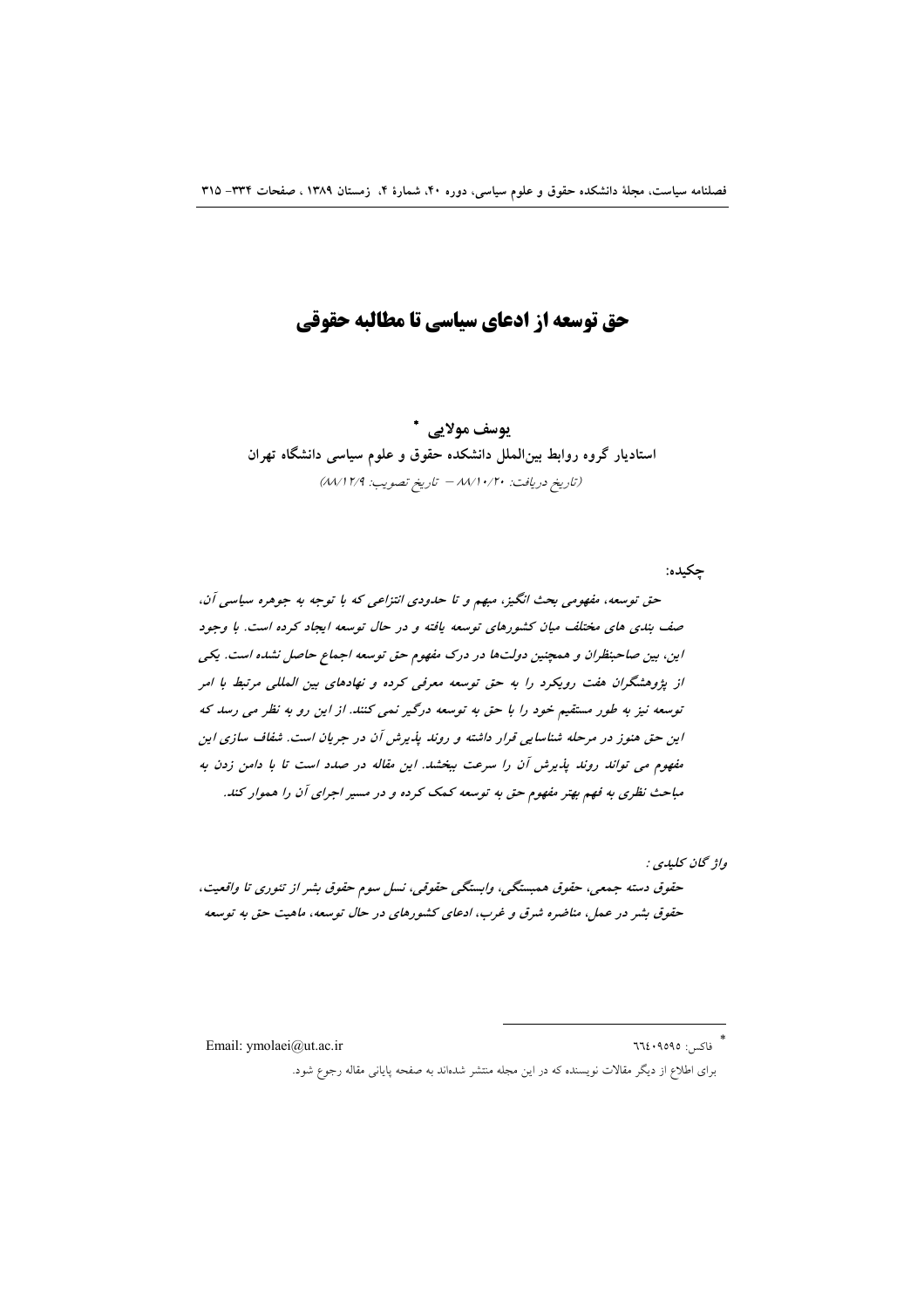#### مفهوم حق په توسعه

مباحث مربوط به توسعه از گفتمان استقلال طلبی کشورهای جهـان سـوم در دهــه شــصت وارد مناسبات بین المللی شده است. از دید کشورهای جهان سوم، عقـب مانــدگی اقتــصادی و اختلاف عمیق سطح توسعه بین جهان اول و جهان سوم مانع از دسـتیابی کـشورهای در حـال توسعه به استقلال واقعی است. چرا کـه اسـتقلال سیاسـی فقـط یکـی از پایـه هـای اسـتقلال کشورهاست و پایه دیگر استقلال توسعه اقتصادی است. از آنجا که کشورهای توسعه یافته بـه خاطر سیاستهای استعماری موجب عقب ماندگی اقتصادی کشورهای جهان سوم شده انــد از این جهت، کشورهای توسعه یافته جهان اول باید برای جبـران ضـررهای وارده بـه کـشورهای جهان سوم، آنها را در مسیر توسعه اقتصادی یاری داده و به طـور مـشخص نـسبت بـه انتقـال دانش فنی و سرمایه گذاری مستقیم، اعطای تسهیلات مالی به کشورهای در حال توسعه متعهد بشوند. بخشی از این مباحث در قالب اجلاس سازمان ملل بـرای توسـعه و تجـارت ( آنکتـاد) پیگیری و بخش دیگر در قالب مذاکرات دوره ای گات مطرح شد. قسمتی از ایــن گفتمــان در چهارچوب منشور حقوق و تکالیف اقتصادی دولت ها و نظم نـوین اقتـصادی ظـاهر گردیــد. مجمع عمومی سازمان ملـل نیـز از سـال ١٩٦٠ تــا ٢٠٠٠ چهـار دهــه را بعنـوان دهــه توســعه نامگذاری و اعلام کرد. از طرف دیگر، کشورهای توسعه یافته در قالب قراردادهای دوجانبـه و چندجانبه همانند قرارداد لومه به کمک کشورهای در حـال توسـعه شـتافتند. مجموعـه ايـن تلاشها به شکل گیری همکاریهای اقتصادی با شـرایط مـساعد بـه کـشورهای جهـان سـوم همانند سیستم عمومی ترجیحات در چهارچوب گات انجامید ولـی بـه هـیچ وجـه منجـر بـه ارتقاء مناسبات اقتصادی و همبستگی بین جهان اول و جهان سوم نگردید؛ در حالیکه توسـعه مورد نظر کشورهای جهان سوم حامل بار اخلاقی بوده و بر همبستگی اقتصادی بین کشورهای توسعه یافته صنعتی و کشورهای در حال توسعه تأکید میٖورزید. با گذشت چهار دهه از آغــاز این گفتمان، وجود فقر، بی عدالتی، عقب ماندگی اقتصادی و شکاف بین کـشورهای توسـعه یافته و در حال توسعه، حکایت از شکست کامل سیاستهای توسعه میدهد.

در برداشت جدید از توسعه، امنیت، مشارکت در زندگی سیاسی، اجتماعی، محیط زیست و عدالت گنجانده شده است و توسعه با حقوق بشر و دمکراسی پیوند خورده است. بـا توجـه به اهمیت مسأله توسعه در مجموعه حقوق بشر بر نسل سوم حقــوق بــشر بــر محــور حــق بــه توسعه وارد گفتمان حقوق بشر شده است. اعلامیه حق به توسـعه ١٩٨٦موجـب تقویـت بعـد حقوقي اين موضوع شده است.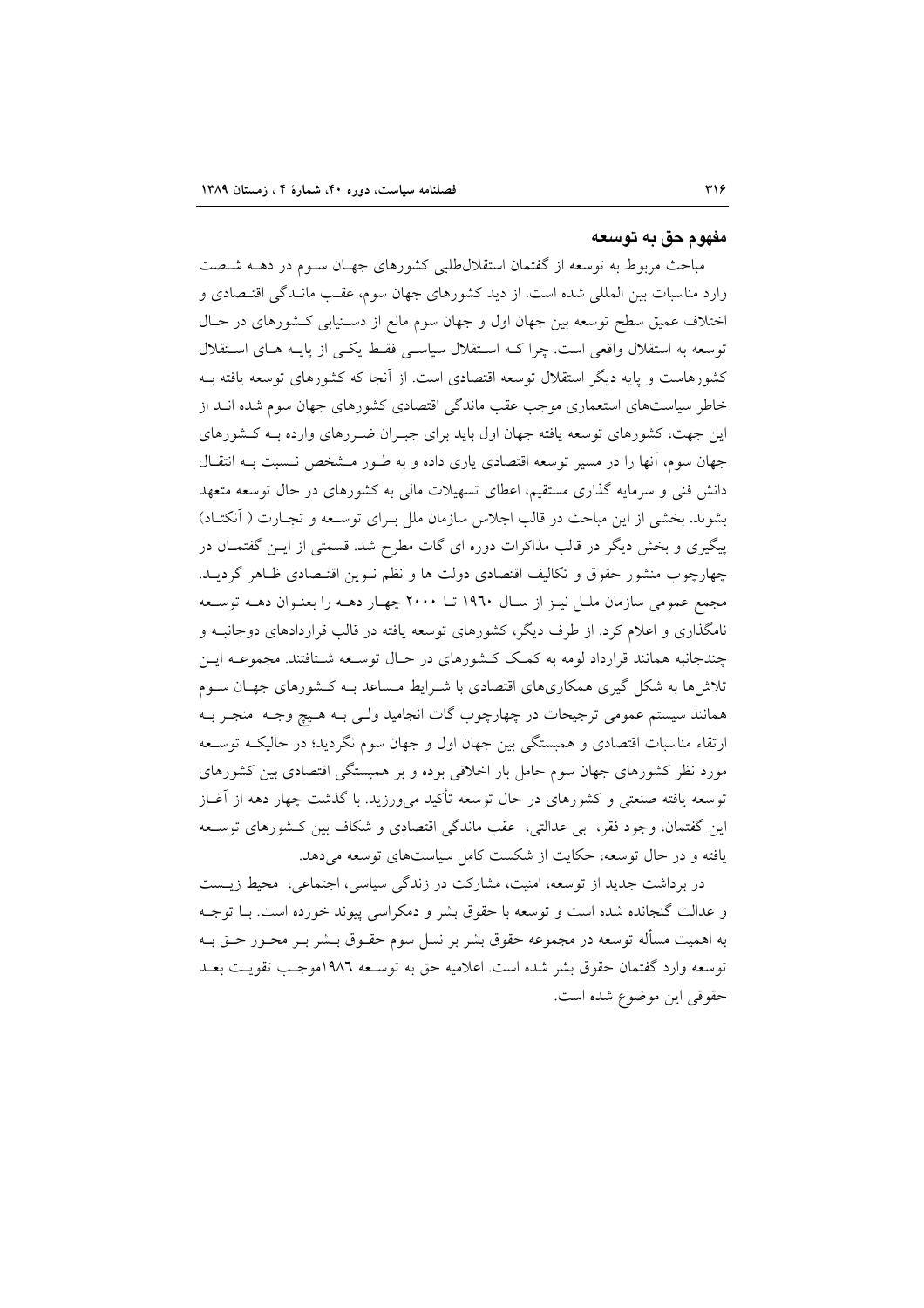## مىناي چقوقى، سىاسى، اخلاقى حق په ټوسعه

مبنای هنجاری حق بر توسعه عمدتاً بر قطعنامه های سازمان ملل و بویژه اعلامیــه حــق بــر توسعه استوار است. کنفرانس های جهانی که در طول دهه ۱۹۹۰ توسط سـازمان ملـل برگـزار گردید گفتمان حق به توسعه را نه تنها در بعد اخلاقی اَن تقویـت کـرده بلکـه امکـان گــذار از هنجار اخلاقی به هنجارهای حقوقی را نیز فراهم آورده است. اعلامیـه ریــو دوژاینــرو ۱۹۹۲، اعلاميه و برنامه عمل وين سال ١٩٩٣، برنامه عمل قاهره ١٩٩٤، اعلاميه و برنامـه عمـل ١٩٩٤ کپنهاک پلات فرم برای اقدام، ۱۹۹۵ پکن و اجلاس اسکان استانبول ۱۹۹٦، حق به توسـعه را به عنوان بخش لاینجزای حقوق بشر مورد تأکید قرار داده و راه را برای ورود حق به توسعه به مجموعه حقوق بين الملل موضوعه باز كرد.

اعلامیه جهانی آمـوزش کـه در جـومتین تایلنــد (Jomtien) در ســال ۱۹۹۰ برگـزار گردیــد ضرورت آموزش برای رسیدن به توسعه مستقل را مورد تـأکید قرار داد. اعلامیــه تــصریح مــی کند که آموزش می تواند در ارتقاء سطح امنیت، سـعادت، تعـادل زیـست محیطـی در جهـان، پیشرفت اجتماعی، اقتصادی و فرهنگی، تأمل و همکاری بین المللی سهمی به سزا ایفاء کند.

در اعلامیه یکن (Bejing) شرکت کنندگان تعهد خود در الحاق به اعلامیه حق به توسـعه را برای ارتقاء توسعه پایدار در خدمت فرد (پاراگراف ۲۷) و احترام به حقوق بین الملل را مبورد تأکید قرار دادند (پاراگراف ۳۳).در قطعنامه تأسیسی شورای حقوق بشر به شــماره ۲۰/۲۵ حـق توسعه به عنوان بخشی لاینجزای حقوق بشر مـورد تأییـد قـرار گرفتـه اسـت و عــلاوه بـر آن شورای حقوق بشر در نخستین نشست خود با ارج گذاشتن بـه تـلاش۵هـا و دسـت آوردهـای سازمان ملل در حوزه های اقتصادی و اجتماعی و تأکید بــر اهمیــت قطعنامــه حــق بــه توســعه مصوب ۱۹۸۲ و تمامی کنفرانس ها اجلاس و برنامـه هـای سـازمان ملـل در زمینـه حمایـت و ارتقاء حقوق بشر قطعنامهای در زمینه حق به توسـعه تـصویب و از گـروه کـاری و کمیـسیون فرعی ارتقاء و حمایت از حقوق بشر درخواست می کند که بــه فعالیــت و مأموریــت خــود در خصوص حق به توسعه ادامه دهند و دفتر كميسر عالى حقوق بشر سـازمان ملـل متحـد را بـه انجام اقدامات لازم و تأمين منابع مالي لازم جهت اجراي مؤثر اين قطعنامـه ترغيـب و تــشويق مے کند.

#### ماهيت حق به توسعه

حق به توسعه پایه و محور حقوق همبستگی است و حقوق همبـستگی بخـشی از حقـوق آرمانی است که متکی بر یک جهان بینی متعالی است. بر پایـه ایـن جهـانبینـی انـسان فاعـل، موضوع، ذي نفع و ذي حق بالاترين سطح از عدالت در مناسبات بين انـسانهـا در كـره خـاكى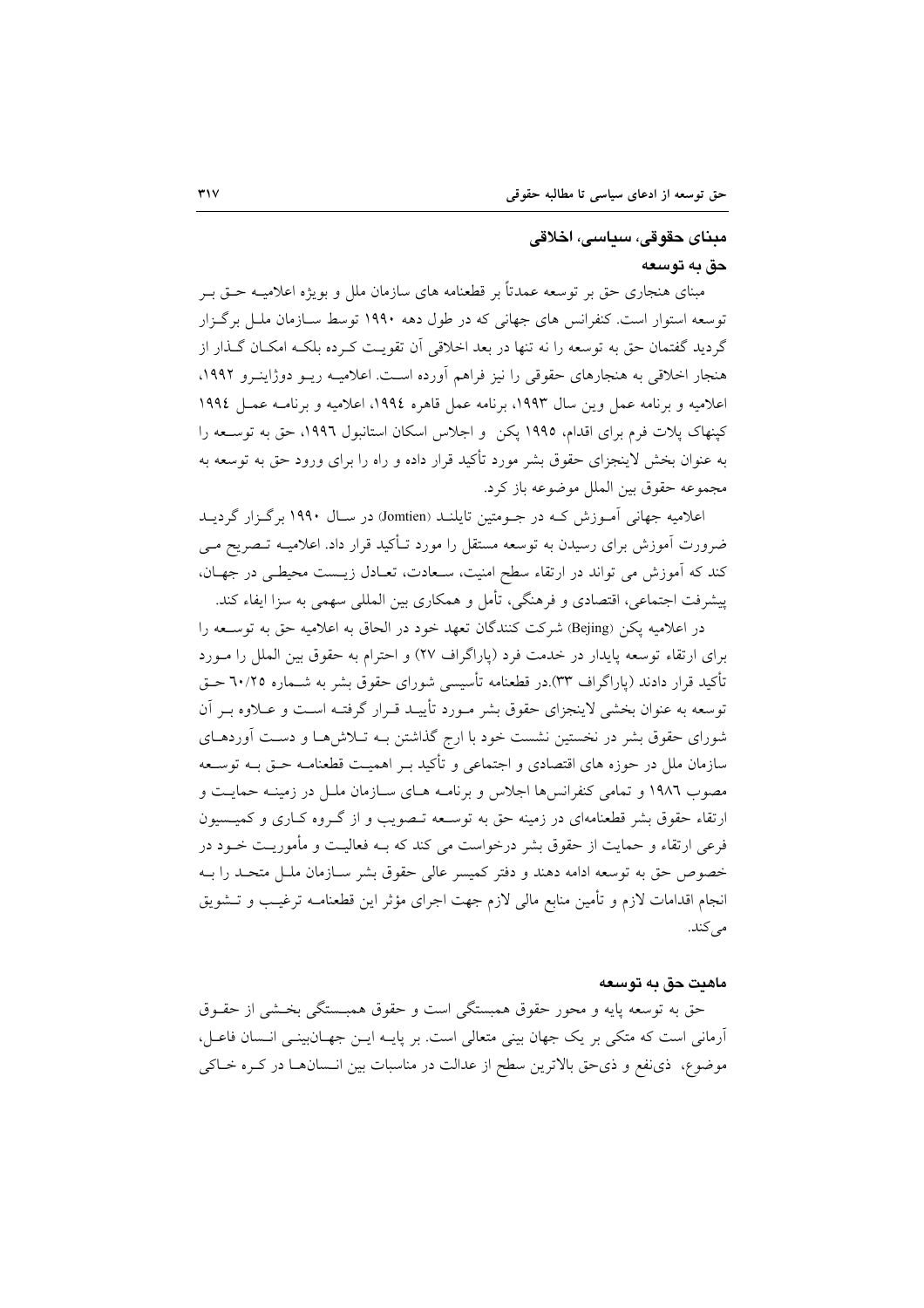است. حق به توسعه حقی است به روندی خاص از توسـعه کـه در آن تمـامی حقـوق بـشر و آزادیهای عمومی به طور کامل و به صورت یک مجموعه بهم پیوسته می توانند محقق شوند. این بدان معنی است که پروسه حق به توسعه مجموعه ای از ارزش هاست که در برگیرنده هـر دو میثاق حقوق مدنی و سیاسی، حقوق اقتصادی، اجتماعی و فرهنگــی بــوده و در جــستجوی عدالت متعالی از ظرفیتها در دو میثاق فراتر رفته و آزادی پایدار هر انسان و همـه انـسانها را طلب می کند و از اینرو یک حق جهتدار و عدالت محور می باشد. جوهر حتی بـه توسـعه در مشاركت آزاد، مؤثر و كامل و هدفمند همه انسانها، دولت ها، بــازيگران مناسـبات اجتمــاعي و اقتصادي براي تحقق عدالت، نهفته است.

آقای ارگو سنگویرا (Argun Sengupra) در شناساندن ماهیت حق بـه توسـعه در یـک قالـب آرماني بيشتر به شرح و توضيح ويژگيهاي حـق بـه توسـعه مـي پـردازد (89-837 Argun Sengupra, 2002, pp. در این جهت گیری او وفاداری خود به ایده آلهای آقای کـارل واسـاک (Vasak Karel) در مورد حقوق همبستگی نشان می دهد و توسعه را یک پروسه می دانـد، بـا وجود این، مشخص نمیکند که این پروسه به چه صورتی در داخل نظام اقتصاد بین المللی ک متکبی بـر ارزشهـا و معیارهـای لیبرالـی بـا همبـستگی آرمـانی، مـی توانـد سـازگار باشـد (Vasak Karel, nov.1977, p 639) . یکی دیگر از ویژگی های حق توسعه کـه در دیـدگاه آقـای سنگویتا مطرح شده است، همکاری هر فرد با دولت ملی و همکاری دولت ها در سطح جهانی برای تحقق حق توسعه می باشد. این بحث نیز الهام گرفته از دیـدگاه آقـای واسـاک اسـت. از سوی دیگر، او بر همکاری همه بازیگران از افراد گرفته تا دولت ها در سطح ملی و بین|لمللـی تأکید میکند. همکاری در مفهوم حقوقی آن در چهارچوب مناسبات قراردادی و قانونی شکل می گیرد و طرف قرارداد بر مبنـای انتظـارات متقابــل بــه مبادلــه و معاوضــه امکانــات یکــدیگر می پردازند. در حالیکه آقای واساک، قالب های حقوقی متعارف و شناخته شده را بـرای انجـام وظيفه أرماني و اخلاقي همبستگي كافي ندانسته و انتظار دارد كه اشخاص و بـازيگران عرصـه ملي و بينالمللي كليه تواناييها و امكانات و منابع خود را بدون چـشم داشـت معاوضـه اي و صرفاً برای تحقق امر توسعه به خدمت بگیرند. آقای محمد بیجاوی حق به توسعه را آلفا اومگا (Alpha et l'omega) حقوق بشر دانسته و آن را آغــاز و غايــت حقــوق بــشر معرفــي مــي كنــد .(Bedjaoui, Mohammad, 1991 p. 1252)

افراد در قبال توسعه جامعه ملی و توسعه امکانات تداوم حیات خود نه تنهـا صــاحب حــق میباشند بلکه تکلیف افراد برای تحقق این حق بالاترین تکلیف آنها می باشند. تلاش تک تک افراد جامعه، توسعه در سطح ملي را تحقق مي بخشد و از اين طريق عنصر همبــستگي موتــور محرک توسعه جامعه قرار می گیرد. این رویکرد در چهارچوب دیدگاه ارزش های آسیایی نیـز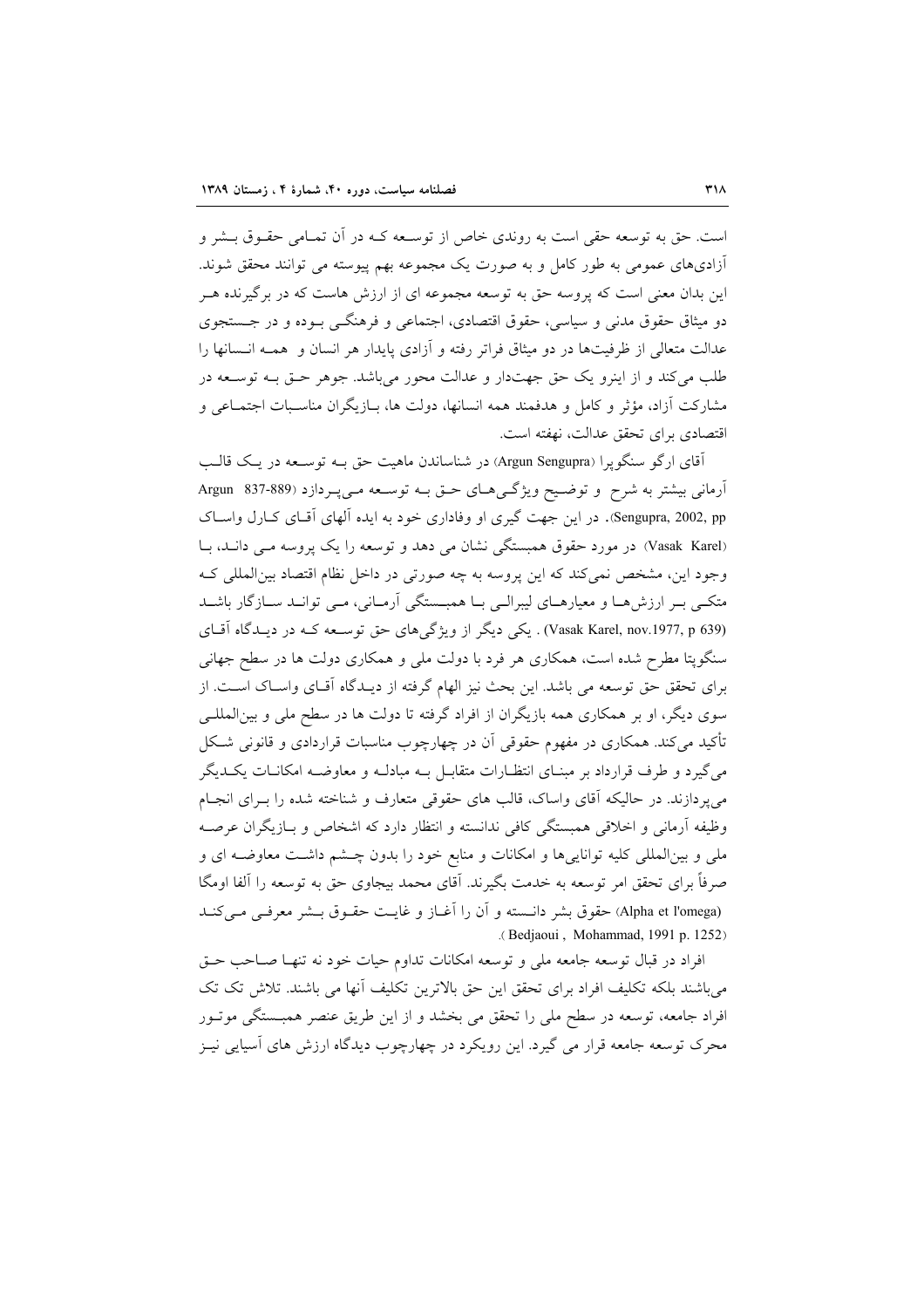به نوع دیگری مطرح شده است که بر مبنای آن رفاه و آسایش مردم مــدیون انظبــاط و وظیفــه شناسي أنها در قبال جامعه تلقى شده و ارتباط أن با حقوق بشر و دموكراسي نفي شــده اسـت. مشکل این دیدگاه در این هست که انـسانهای مکلـف همزمـان انـسان صـاحب حـق معرفـی نمیگردند و از درون ارزش،ای آسیائی، استبداد آسیائی جان می گیرد. از این جهت آقای کـیم دای چونگ فعال سابق حقوق بشر و رئیس جمهور پیـشین کـره جنـوبی بدرسـتی بـا دیــدگاه ارزش های آسیائی مخالفت می کند (KimDae jung 1994, 73:190).

در چنین فضائی است که آقای واساک همراهی و همکاری افـراد جامعـه و دولـت را یـک ضرورت معرفی می کند. آقای جونگ معتقد است که وظایف و تکـالیف شــهروندان بخــشی از حقوق بشر است و هیچگاه در تقابل با حقوق آنان قرار ندارند. فهم این امر برای درک ارتبـاط بین حقوق بشر و توسعه ضروری است. با وجود این، حق به توسعه یک حق در حـال تکــوین بوده و ضمن اینکه تکالیف اخلاقی و فضیلتی به عهده دولت و افراد جامعـه مـی گـذارد ولـی تعهدات حقوقی به مفهومی که نقض آنها مسئولیت برانگیز باشد را شکل نداده است و به قـول کانت در زمره تعهدات ناقص قرار می گیرد.

#### ودژگیهای حق به توسعه

حق به توسعه در کانون و محور نسل سوم حقوق بشر قرار دارد. در این نـسل دو گـروه از حقوق در کنار هم قرار دارند. گروه اول شامل حق تعیین سرنوشت، حـق توسـعه و حـق بـه میراث مشترک بشریت می باشد و گروه دوم شامل حق بر صلح، حق بر محیط زیست سـالم و پایدار، حق بر دریافت کمک های بــشر دوســتانه و حــق بــر ارتباطــات مــی باشــد. گــروه اول مطالبات اختصاصی کشورهای جهان سوم و در حال توسعه بوده و متعاقب مبارزات استقلال-طلبانه کشورهای استعمارگر در قبال عقب ماندگی جهان سـوم و حمایـت آنــان از نظــم نــوین اقتصاد جهانی و تقسیم عادلانه بازار کار بین المللی شکل گرفته و بــه طـور کلــی بــر اســتقلال سیاسی و اقتصادی استوار می باشد. از این میان، حق تعیین سرنوشت هـم در نـسل اول و هـم نسل دوم حقوق بشر یعنی در دو میثاق حقوق مدنی و سیاسی، حقـوق اقتـصادی، فرهنگــی و اجتماعی مورد تأکید قرار گرفته است و حق بر میراث مشترک بشریت در کنوانــسیون مونتگــو بای ۱۹۸۲ قابلیت اجرائی یافته است. مطلب قابل توجه این است که حق توسعه به صورتی که در دهه شصت مورد توجه کشورهای جهان سوم بود، از حق توسعه ای که در ادبیات حقــوق بشری تحول یافته است فاصله بسیار دارد و بیشتر از جنس حقوق نسل اول و دوم است و بـر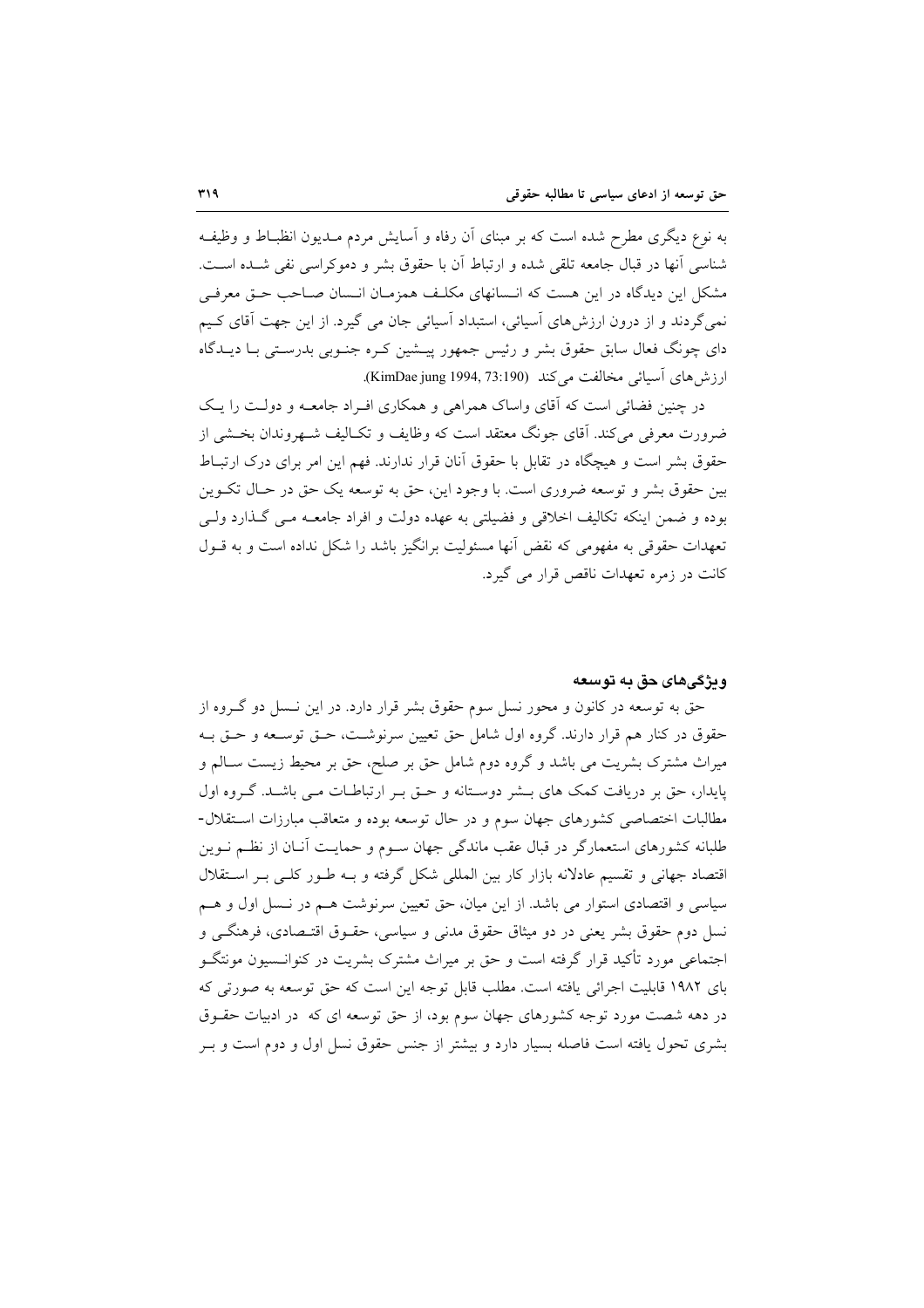آزادی، برابری، منزلت، سعادت انسان، عدم تبعیض و رفـاه تـک تـک افـراد متکـی اسـت. در حقیقت حق به توسعه یک حق فرآیندی است که ارتقاء و تحقق نــسل اول و دوم زمینــه هــای تحقق و اجرای آن را فراهم می کند. از اینرو حق بر توسعه حـق انـسان آزاد و دارای منزلـت انسانی است که قبل از همه در مقابل دولت و علیه تعرضات و عـدم کارآمـدی دولـت مطـرح می شود و بر این فرض استوار است که دولت ها با فعل یا ترک فعل خود از مـسئولیت خــود در قبال توسعه جوامع انسانی شانه خالی می کنند. فرد صاحب حق در نسل سـوم، بـر خـلاف نسل اول و دوم، نقش انفعالی نداشته و در کنار دولت و به عنوان یک بازیگر فعـال در فرآینــد توسعه خود باید مشارکت فعال داشته باشند. و عنصر همبـستگی در همکــاری، همیـاری همــهٔ اعضای جامعه، نهادهای مدنی و دولت در ارتقاء سـطح زنــدگی مــردم و توســعه همــه جانبــه جامعه، ظاهر می گردد. برخلاف نسل اول و دوم که دولت مخاطب مطالبـات و ادعاهـای فـرد است. در حق به توسعه عنصر همبستگی نه تنها دولت و مردم را در کنار هم قرار میدهد بلکه دولتهای توسعه یافته و در حال توسعه نیز برای تحقـق حـق توسـعه بایـد گامهـای فراتـر از همکاری با یکدیگر بردارند. در نسل سوم همبستگی و برادری یک ارزش و مکمل ارزش های أزادي و برابري (عدم تبعيض) كه در نسل اول و دوم مطرح است، مي باشد. آقاي استفن پ، مارکس ( Stephan p marks Volume 17, 2004) تعهدات موجود در حوزه حقوق بشر را بـه چنــد گروه کلی تقسیم میکند. در بخش اول تعهـدات را تحـت عنـوان تعهـدات کامـل و تعهـدات ناقص مورد بررسی قرار میدهد. در بخش بعدی تعهدات اشخاص در مقابل دیگران و جامعه، مورد بحث قرار می گیرد (Stephen P Marks 2003-p25) . تعهدات کامل، تعهداتی هستند ک از طریق روند قضایی به اجرا گذاشته می شوند در این چهارچوب بیشتر تعهدات دولتها، تعهـد به تضمین و نتیجه می باشد. منظور از تعهدات ناقص الزام به پیگیری بعضی سیاست هـا بـرای رسیدن به بعضی نتایج مـیباشــد در ایــن تعهـدات از ادبیــاتی چــون ارتقــاء، تهیــه مقــدمات و تداركات استفاده مي گردد. نظريه قرارداد اجتماعي نيز در جهت توجيه مبناي حقوقي همبستگي بین افراد از یکطرف و افراد دولت از سوی دیگر مطرح شده است.

#### نظریه های مختلف در حوزه حق به توسعه

آقای استفن پ ماکر Stephen p Makrs در مقاله ای با عنوان چهار چوب حقوق بشر بـرای توسعه، هفت نظريه را مطرح مي كند.

۱- روبکرد جامع گرانه (holistic)

در یک سند منتشره از طرف برنامه سازمان ملل برای توسعه (P.16-UNDP) که نــاظر به استراتژی این نهاد برای ادغام حقـوق بــشر در داخـل توســعه پایــدار انــسانی مــیباشــد بــر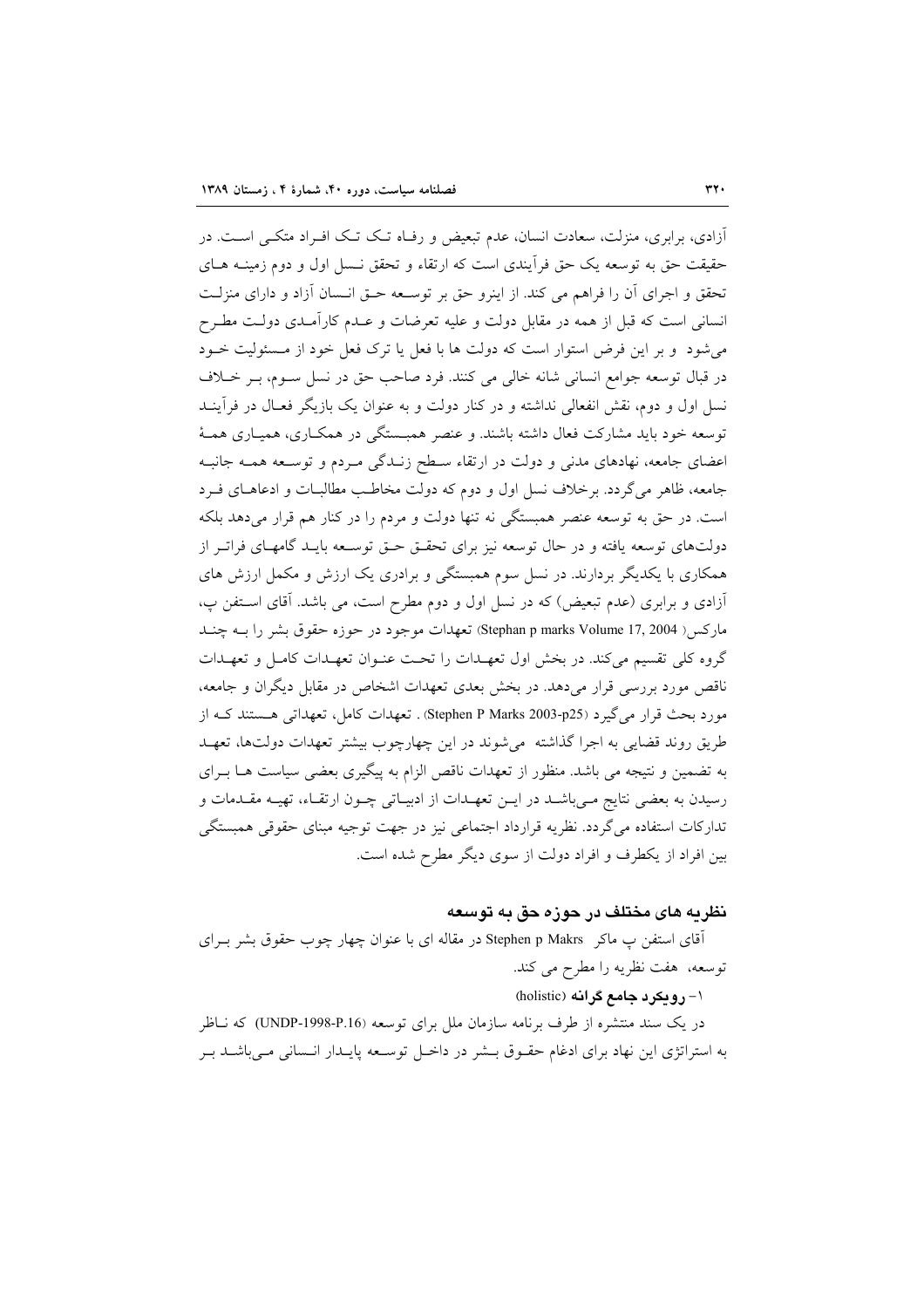پیوندهای داخلی و غیرقابل تجزیه بودن همـه مـصادیق حقـوق بـشر از اقتـصادی، اجتمـاعی، فرهنگي، مدني و سياسي تأكيد شده است. استدلال مي شود كه حقوق مدني و سياســي حقــوق أزادي از يا حقوق اعطايي ( droit attribut ) مي باشند در حاليكه حقـوق اجتمـاعي و اقتـصادي حق به (Right To) و يا حقوق مطالباتي (DROITS- CREANCE) مـي باشـند. حقـوق نـسل اول مطلق بوده و قابلیت اجرایی فوری را دارند. در حالیکه حقوق نسل دوم نسبی بوده و بـه طـور تدريجي محقق مي شوند. همچنين نقض حقوق نسل اول به لحاظ فقـدان منـابع قابـل توجيـه نمی باشند در حالیکه نسل دوم معمولاً دعوت به همکاری و استفاده از منابع می باشد.

این مرز بندی که در زمان جنگ سرد جدی گرفته می شود در دوره بعد از جنگ سـرد تــا حدی اعتبار خود را از دست داده است به همین سبب در رویکـرد جـامع نگـری (holistic) بـه حقوق بشر از مرزبندی بین نسلهای حقوق بشر خودداری می گردد و هر چنـد کـه دو میثـاق حقوق مدنی و سیاسی، حقوق اقتصادی و اجتماعی و فرهنگی به عنوان مرجعـی بـرای تعیـین معیارها باقی میمانند، جهتگیری اسناد مختلف حقوق بشری مؤید رویکرد جامع نگر میباشد. از جمله: ماده ۲۸ اعلامیه جهانی حقوق بـشر، مـاده ۵ اعلامیـه ، اصـول راهنمـای ماسـتریخت ناظر به نقض حقوق اقتصادی، اجتماعی و سیاسی که در سال ۱۹۹۸ توسط یک گروه کباری تدوين شده است ( Maastricht guidelines 1998, p. 20, p. 692). در تمامي اين اسناد حقوق بشر به عنوان یک مجموعه بهم پیوسته، مرتبط، غیرقابل تقسیم میباشند و توسعه رویکرد جامع نگـر (holistic) به این معنی است که حقوق بشر همه حوزه های زندگی انسان را در بر می گیرد.

٢- حقوق بشير با روبكرد يابه اي ( The human rights based approach )

در چهارچوب این رویکرد، توسعه باید با احترام به حقوق بشر تحقق پذیرد. برای رسـیدن به هدف توسعه بايد شيوهها و راه ها، منطبق با الزامات حقوق بــشر باشــد. بــه عبــارت ديگــر، حقوق بشر باید در توسعه پایدار ادغام گردد . تعریف اساسی ایـن گـزارش عبـارت اسـت از اينكه بدنهٔ حقوق بين|لملل تنها چهارچوب مورد توافق بين|لمللي است كه مجموعهٔ همـاهنگي از اصول و شیوههای عملی برای همکاریهای توسعه میباشند که راهنمای همـه جانبـه بـرای همباری مناسب توسعه می باشد. این راهنمایی ها از جمله شامل راهها و ایزار تحقق آن، تعیین اولويتها، وظايف و تعهدات هر دو كشور كمك كننـده و دريافـت كننـده كمـكـهـا و نحـوه اعطای کمک های رسمی توسعه، میباشد. جولیا هازرمن رویکرد حقوق بـشری بـه توسـعه را اينطور تعريف مي كند: «مردم را در رأس قرار مي دهد و توسعه انسان محور را ارتقاء مي دهـد. کرامت ذاتی هر انسان بدون تبعیض، شناسایی و ارتقاء برابری بـین زن و مـرد، ارتقـاء برابـری فرصتها و حق انتخاب برای همه، ارتقاء سیستم ملی و بـینالمللـی تعـادل اقتـصادی، برابـر و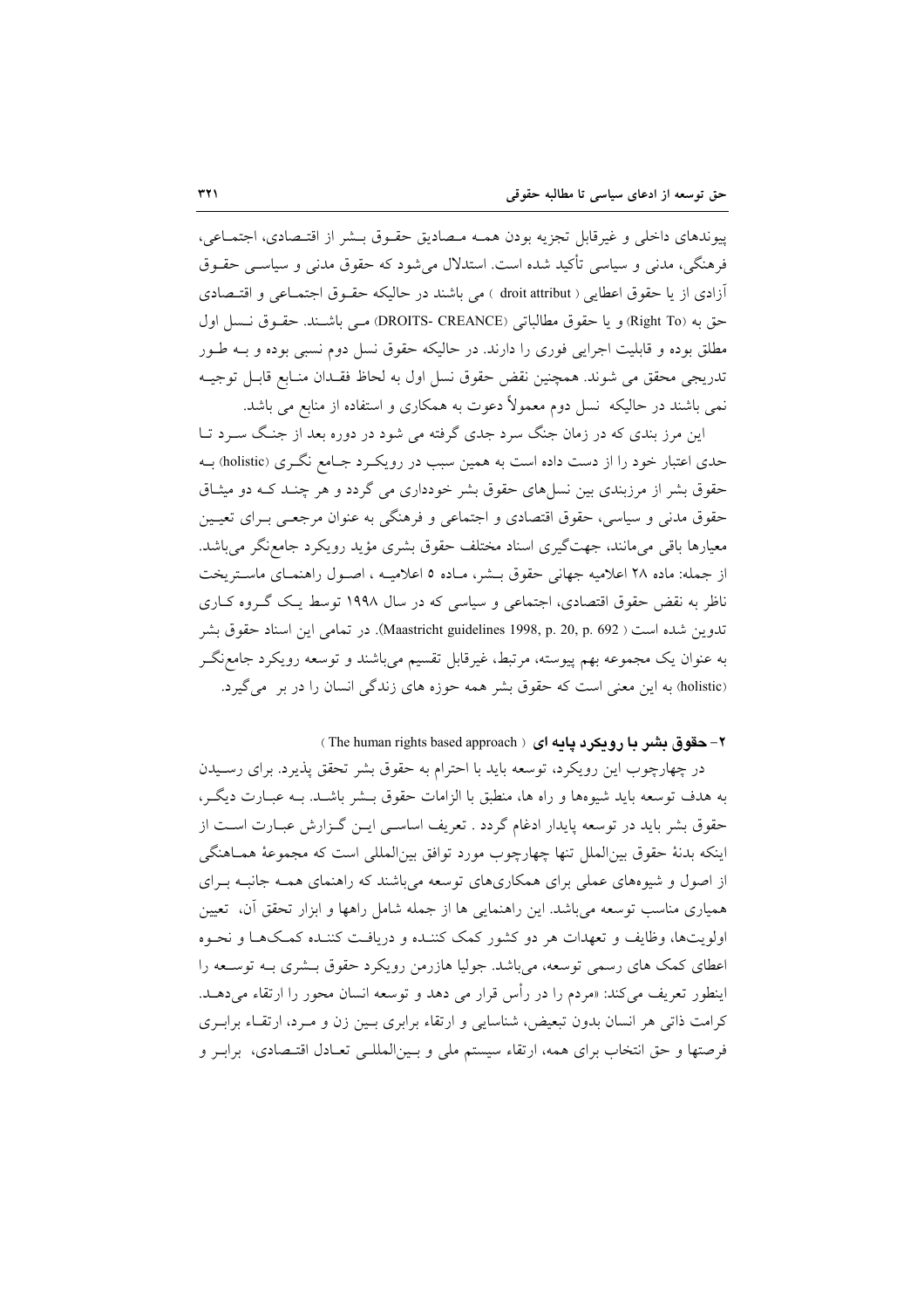تساوي در دسترسي به منابع عمـومي، عـدالت اجتمـاعي، ارتقـاء احتـرام متقابـل بـين مـردم» .(Julia Houserman, 1998, p. 32)

دفتر کمیساریا برای حقوق بشر اصطلاح حقوق مبتنی بر رویکرد توسعه به کـار مـی بنــدد که چنین تعریف می گردد:

"حقوق مبتنی بر رویکرد توسعه یک چهار چوبی مفهومی در روند توسعه انسانی است ک بهطور هنجاری متکی بر استاندارد های بین|لمللی حقوق بشر بوده و از جنبهٔ عملیاتی به ارتقـاء و حمایت از حقوق بشر هدایت می گردد."

حق مبتنی بر رویکرد توسعه عناصر زیر را در بر می گیرد : ١- ارتباط صريح با حقوق مردم؛ ٢- قابليت حسابرسي و شـفافيت؛ ٣- توانمندسـازي؛ ٤– مشاركت؛ ٥– عدم تبعيض و توجه ۖ ويژه به اقشار اسيب يذير (http//www.un hehr. ch.

#### ٣- رويكرد عدالت اجتماعي

بسیاری در جوزه سیلامت عمومی (Public Health) اهمیت نخست را بیه از پین به دن شکاف اجتماعی و نابرابری در دسترسی به سلامتی اختصاص می دهند. برنامهٔ عمل بیشتر آنها در زمینهٔ امنیت غذایی، مسکن مناسب، محیط زیست و جهانی سازی، نمونه هایی از پی گیـری عدالت اجتماعی می باشد .حقوق بشر کراراً به عنوان جایگزینی برای عـدالت اجتمـاعی مـورد توجه قرار گرفته است . این فرضیه مطرح شده است کـه هـر آنچـه در شـکل گیـری عـدالت اجتماعی در زمینه توسعه است همچنین مشارکتی برای تحقق حقوق بشر نیز می باشـد. هـدف نهائي حق بر توسعه «بر الزام اخلاقي ريشه كني بي عدالتي اجتماعي استوار است» و بر مفهـوم عدالت اجتماعی در سطح داخلی و بین|لمللی تأکید می ورزد. پاراگراف ۱ ماده ۸ اعلامیه حـق به توسعه به تکلیف دولت ها در تضمین برابـری فرصـت هـا در دسـترس بـه منـابع پایـه ای، آموزش، خدمات بهداشتی، تغذیه، مسکن، اشتغال و سهم منصفانه در درآمدها اشاره مـیکنـد. از اینرو اعلامیه ضرورت انجام اصلاحات اقتصادی و اجتماعی مناسب جهت ریشه کن نمـودن همه اشکال بی عدالتی را مورد تأکید قرار میدهد.

در حق به توسعه الگوهایی جدید توسعه که قادر به محو بی عدالتی و ارتقاء صلح باشـد، مورد توجه قرار گیرد.

#### ۴- روبكرد قابليت مدار و اهليت (the capabilities approach)

أقای آماریتاسن برنده جایزه نوبل اقتصادی رویکردی در خصوص حقــوق بــشر و توســعه منتشر کرده است که بشدت مورد پشتیبانی قرار گرفت . در فصلی از مطلب منتشره بـا عنـوان «فقر بعنوان سلب كنندهٔ قابلیت و اهلیت در توسعه بمثابه أزادی»، اظهـار مـیدارد کـه: توســعه،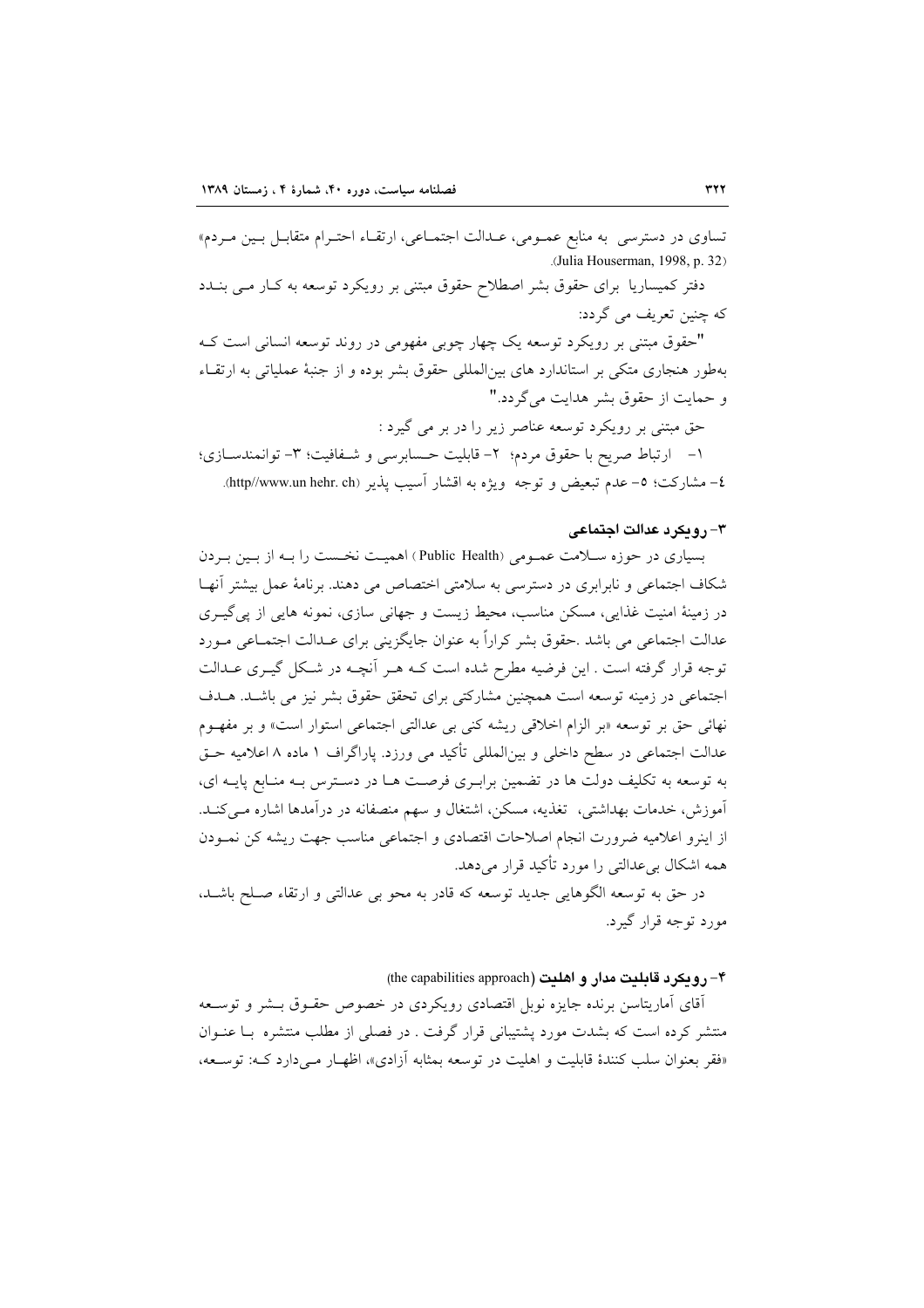تحصیل کالا و خدمات بیشتر نیست بلکه افزایش آزادی انتخاب، دستیابی به نوعی از زندگی با ارزش است. این افزایش انتخاب ها صلاحیت و اهلیت خوانده میشود. او توضیح می دهـد کـه فقر محرومیت از صلاحیت های پایه ای می باشد. برای درک بهتر فقر بهتـر اسـت بـه غیـر از درآمد به جنبه های دیگر زندگی از جمله آزادی در انتخاب توجه کرد.

در اینجا اهلیت یک گزینه ای قابل دسترسی برای افراد است تـا در بعـضی از جنبـه هـای ارزشی زندگی مشارکت کنند که کارکرد آن حق انتخاب می باشد.

برای مثال، اهلیت مرتبط با غذا بدان معنی است که غذا در اختیار ماسـت، قابـل دسترسـی، قابل تھیه و به لحاظ فرهنگی مناسب میباشد (Jd-99).

توسعه انسانی در واقع دیدگاههایی مشترک با حقوق بشر دارد . هدف، آزادی انـسان اسـت و برای پیگیری قابلیت ها و تحقق حقوق، این آزادی حیاتی است. مردم بـرای اعمـال حـق انتخاب خود باید آزاد باشند تا در تـصمیم گیریهـای کـه بـر زنـدگی آنهـا اثـر مـی گـذارد، مشارکت کنند . توسعه انسانی و حقوق بشر متقابلاً همدیگر را تقویـت کـرده و بــرای تــأمین سعادت و کرامت همه مردم کمک نموده و احترام بـه خـود و احتـرام بـه ديگـران را بوجـود میآورند .

۵– رویکرد حق محور به توسعه (The right to development approach)

پنجمین رویکرد حقوق بشری به توسعه انسانی این است که توسعه به عنوان حقــوق بــشر قلمداد گردد. در دهه ۷۰ حق به توسعه به طور عمومی به عنوان حقـوق بـشر مطـرح گرديــد. مجمع عمومی سازمان ملل در سال ۱۹۸۲ در اعلامیه خود حق به توسعه را بعنوان حقوق بـشر معرفی کرد. این اعلامیه در نشریات حقوقی و حقوق بشری مورد حمایت قـرار گرفـت ولـی نظریات انتقادی و مخالف هم در نشریات حقوقی و سیاسی ظاهر گردیــد. در قطعنامــه بودجــه سال ۹۷-۱۹۹۳، سازمان ملل مجمع عمومی طی یک الحافیه درخواست کرد که کمیسیون عالی يک بخشي را ايجاد کند که وظيفه اصلي آن ارتقاء و حمايت از حـق توسـعه باشـد ( / A/Res p. 37 (1996) 50/214). اعلاميه وين و برنامهٔ عمل "حق به توسـعه، يـك حـق فراگيـر، ذاتـي و بخش جدایی ناپذیر از حقوق بنیادین بشر " خوانده شبد (World conference on human rights) June 1993, part 10)در ۲۲ آوریل ۱۹۹۸ کمیسیون حقوق بشر با اجمـاع حــق بــه توســعه را تصویب و به شورای اقتصادی و اجتماعی توصیه کرد مکانیسم پی گیری را که شامل یک کبار گروه می شود تأسیس و از همکاری کارشناسان مستقل استفاده کنـد Commission on human) rights resolution 1998/72).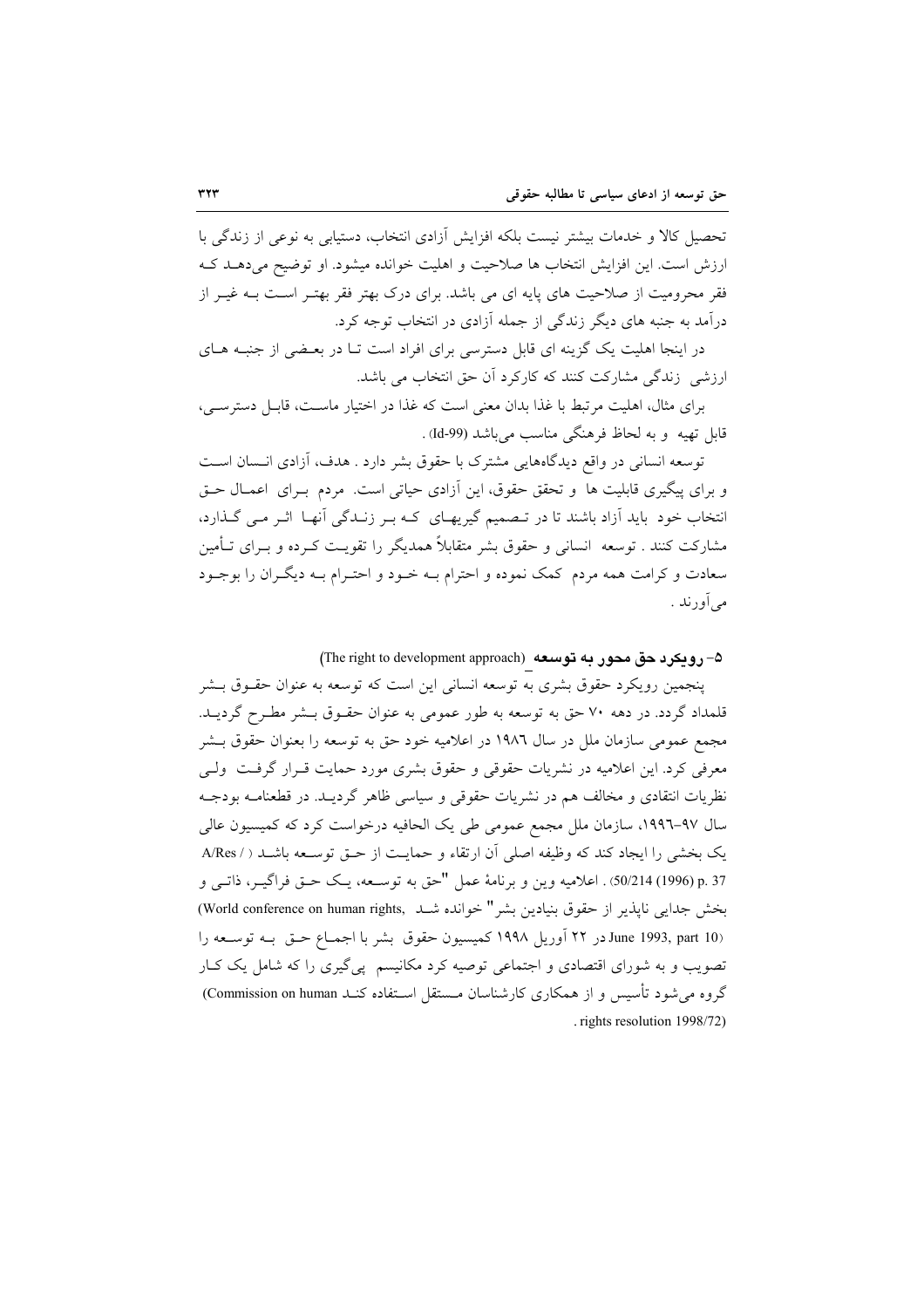کشورهای عضو جنبش عـدم تعهـد در سـال ۲۰۰۳ قطعنامـهای از ابزارهـای لازمالاجـرای حقوقی در خصوص حق به توسعه جانبـداری کردنـد. ایـن درخواسـت در قطعنامـه مـصوب کمیسیون حقوق بشر در سال ۲۰۰۳ مد نظر قرار گرفت .کمیـسیون حقـوق بـشر از کمیـسیون فرعی درخواست کرد اسناد لازم برای گزینه های اجرایـی حـق بــه توســعه و مــنجملــه یــک استاندارد حقوقی بین المللی با ماهیت الزام آور و اصولی برای مشارکت در توسعه فراهم کند (Commission on human rights resolution 2003/ 83). با وجود ايـن، ايـن قبيـل تـصميمات همانطوری که آقای استفن پی مارکس (Stephen p Marks, vol. 17, 2004, p 152) اظهار داشت بر این فرض گمراه کننده استوار است که اعلامیه حق به توسعه یـک پیـروزی بـرای کــشورهای فقیر در مقابل نظم نوین اقتصادی سالهای ۷۰ قلمداد مـیگـردد. بنـابراین حـق بـه توسـعه در برگیرندهٔ هم بازنگری نقاداً روند توسعه و هم برنامه عمل ناظر به ادغام حقـوق بــشر بــا تمــام روند توسعه می باشد. به طور خلاصه، اعلامیهٔ حق به توسعه متنی متعادل است که از نظر مــدل توسعه بی طرف نیست. با تصریح به اینکه انسان موضوع محوری توسعه بوده و بـا درخواسـت اينكه تحقق همة حقوق بشر بخشي از توسعه مـي باشـد، اعلاميـه جـوهرة انـساني توسـعه را تعريف ميكند.

۶- رويکرد مسئوليت گرا (The responsibilities approach)

مبحث مربوط به ماهیت مسئولیت، محدودهٔ آثار مترتب بر آن یکی از مباحـث کلیــدی در حوزهٔ حقوق بشر بطور عام و در حــق بــه توســعه بــه طــور خــاص مــی،باشــد. در حقیقــت در خصوص وجود و گسترهٔ تکالیف و یا مسئولیت ها یک آشفتگی مبحث وجود دارد. بعـضیهـا از این دیدگاه ها جانبداری می کنند که تکالیف فرد در قبـال جامعـه جـوهرهٔ حـضور فـرد در جامعه را تشکیل داده و این تکالیف بر تلاش های فردی در توسل به حقوق بشر در به چـالش كشاندن مباني فرهنگي جامعه غلبه داشته و رفتار فرد بر پايهٔ الزامات فرهنگي جامعــه تعريــف میگردد و نه اصول و هنجارهـای حقـوق بـشری. در حقیقـت در چهـارچوب اسـتانداردهای حقوق بشرى سه گونه تكليف كه قادر به ايجاد مسئوليت مستقيم و غير مستقيم هستند، قابليت شناسایی می باشند. نخست اینکه بنابر یک نظر کلی در مقابل هر حقبی تکلیـف بـرای دولـت وجود دارد . دومین نظر متکی بر مفهوم قرارداد اجتماعی است کـه بـر طبـق آن هـر فـردی در مقابل حمایت جامعه از آزادی و امنیت وی، تعهـداتی را برعهـده مـی&یـرد. سـومین گونــه از تکالیف که در اکثر متون بینالمللـی حقـوق بــشری مـورد شناسـایی قـرا گرفتـه اسـت شـامل محدودیتهای مشروعی است که در بعضی از شرایط و اوضاع و احوال ، عدم رعایت بعـضی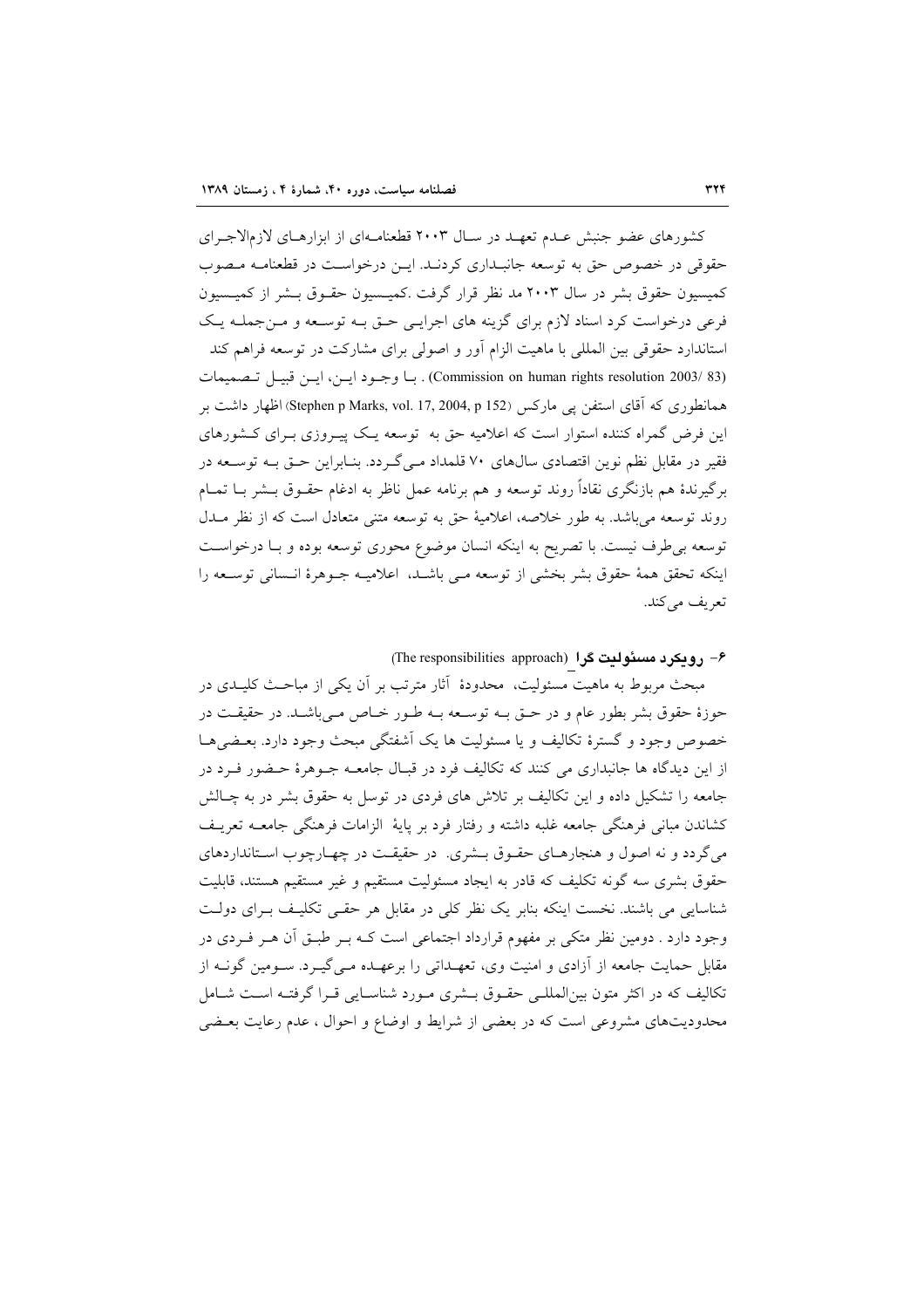از حقوق را توجیه می کند، و این امر موجب تعدیل ویژگی ایــن حقــوق بــه خــاطر شــرایط اضط اری است.

ارتباط و بهم پیوستگی حق و تکلیف یک مفهوم سنتی فلسفه اخلاقی است. کانت می گوید ما به آزادی خود آگاهیم (که از این آزادی ناشی می گردد ) از طریق اوامر اخلاقی که تکـالیفی توصیه می کند. اهلیت وادار کردن دیگران به انجام وظایف یـک مفهـوم حقـوقی اسـت کـه در جوهره خود به نوعي از الزامات اخلاقي فرمان مي برد (Stephen p marks, 2004. p.154) .

انتقال دریافتهای کانت از مفاهیم حقوق و تکالیف به حوزه جاری حقـوق بـشر در پرتـو تفکیک بین تکلیف عدالت و تکلیف به یرهیزکاری مجادله برانگیز می باشد. تکالیف نـوع اول، تکالیف کاملی است که نقض آنها مسئولیت مدنی یا جزایی بـدنبال دارد در حالیکـه تعهـدات نوع دوم که ناقص خوانده می شوند، فقط سرزنش اخلاقی را به دنبال دارد.

#### ۷– حقوق بشر ( حق به توسعه ) با رویکرد آموزشی

هفتمین رویکرد ادغام حقوق بشر در پراتیک حق به توسعه، حقوق بشر رویک رد آموزشــی است جوهره این نظر این است که موثرترین وسیله افزایش قابلیتهای مردم ایجـاد تـسهیلات برای دگرگونی های اجتماعی آنها از طریق مشارکت آنهـا در تـصمیماتی اسـت کـه در رونـد توسعه تاثیر می گذارد (Stephen p Marks p 61) . تأکید بر اهمیت امر آموزش در حــوزه حقــوق بشر در مقدمه اعلامیه جهانی حقوق بشر ظاهر شده است. زمانیکه مجمع عمومی سازمان ملـل در سال ١٩٩٤ دهه آموزش حقوق بشر (٢٠٠٤– ١٩٩٥) را اعلام كرد . تعريفـي قابـل قبــول از آموزش حقوق بشر ارائه داد «آموزش حقوق بشر بیش از آنکه تولید اطلاعات باشد ، یک روند طولانی و جامع زندگی است که طی آن مردم در هر سطحی از توسعه و در کلیـه لایـههـای اجتماعی احترام به شأن و کرامت دیگران و همچنین ابزار و شیوه تضمین این احتـرام در یـک جامعه دموکر اتبک را می آموزند» (UN Doc. A /48/49 1993)

اگر مردم در هر جائبی خود را ملزم به ساختن یـک فرهنـگ سیاسـی مبتنـبی بــه حقــوق و مسئولیت، احترام، تضمین و اجرای حقوق بشر برای عمومی بدانند فضا برای سـوء اسـتفاده از اعتماد ملي، خشونت عليه تماميت فيزيكي و معنوى ديگران و استثمار اقشار آسيب يذير بـسته می شو د (Stephen p Marks p. 62).

هر چند که این هفت رویکردی که مورد بحث قرار گرفت، نمی توانـد بـه عنـوان دیـدگاه های انحصاری مطرح شود ولی دربر گیرنده شیوه های اصلی است که در زمینه حق بــه توســعه قابل اعمال میباشد. آموزش حقوق بشر در اشکال مختلف میتوانــد ظـاهر گــردد از گــروههــای كوچك مطالعاتي گرفته تا تشكيل جوامع حقوق بشرى . بطور كلي مفهوم جوامع حقوق بشرى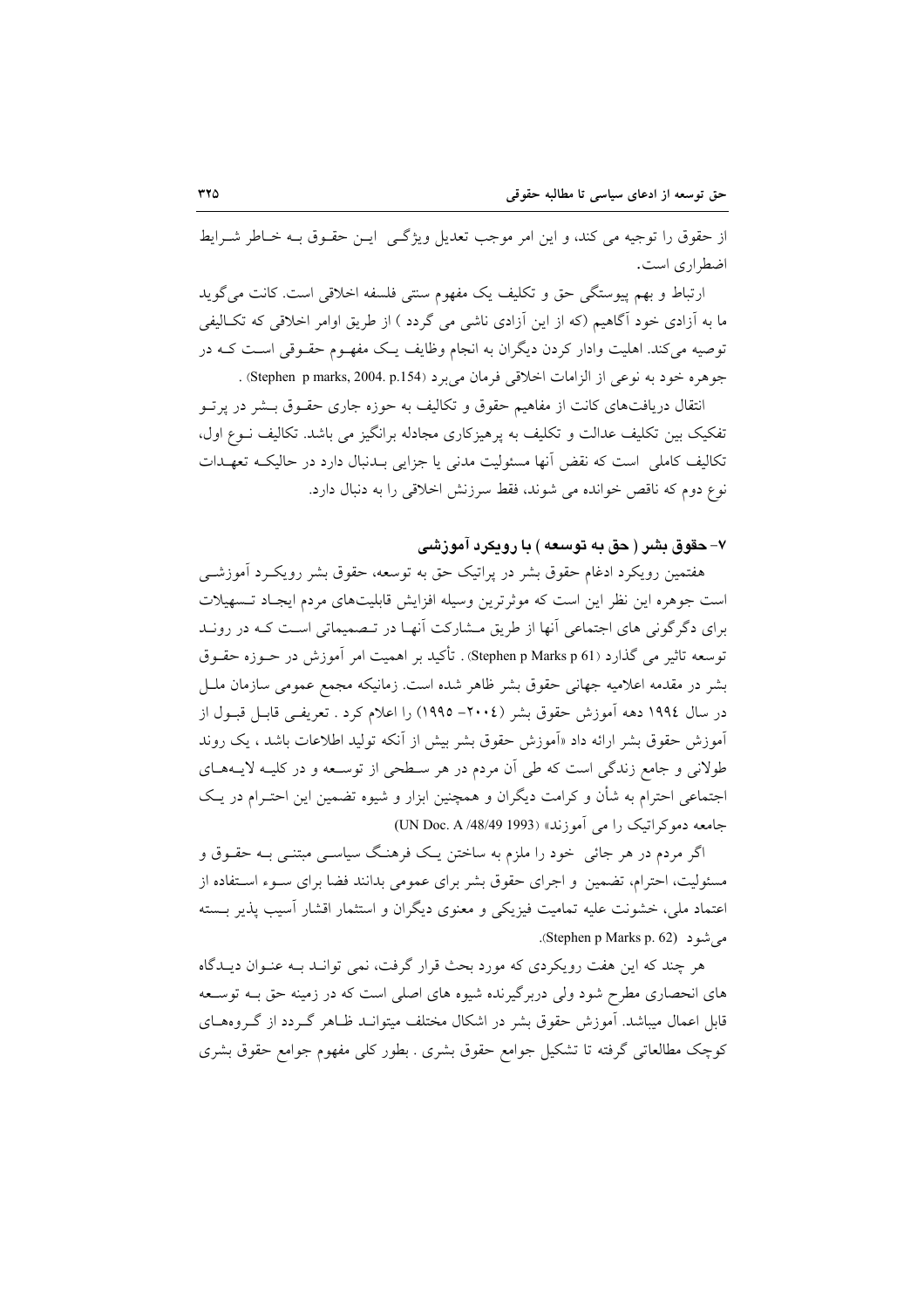كه به نحوي توسط حقوق بشر (PDH\_RE) ارتقاء يافته است بريايه اين ايده استوار است كـه اعضاء جوامع حقوق بشرى در تمامى ابعاد و سطوح زندگى تعهدات و تكاليف حقـوق بـشرى را به مرحله اجرا بگذارند. چه در سطح خانوادگی به عنوان مثال در مورد رعایت حقــوق زنــان و کودکان در منزل همانطوری کـه در کنوانـسیون حقـوق کـودک و کنوانـسیون امحـاء تمـامی اشکال تبعیض علیه زنان آمده است و در سطح حرفه ای میبایستی استانداردهای حقوق بـشری را در محاکم رعایت کنند .

## جهت گيری کشورها

در بررسی رویکرد کشورها به حق به توسعه باید بین کشورهای توسعه یافته و کـشورهای در حال توسعه (و یا جهان سوم) تفکیک قائل شد. و در ارتباط با دیدگاههای کشورهای گـروه نخست باید نقش آمریکا را برجسته کرد. چرا که آمریکا نقشی فعـال در مخالفـت بـا حـق بـه توسعه ایفاء می نماید. سایر کشورهای توسعهپافته یا از مواضع ایـالات متحـده آمریکـا پیـروی می نمایند و یا اینکه مواضع خود را در چهارچوب فعالیت نهادهای بین المللی بیان می کنند و به صورت مستقل و انفرادی مواضع خود را اعلام کردهاند. کشورهای در حـال توسـعه نیــز یــک جهت گیری کاملاً سیاسی از حق به توسعه ارائه داده و از آن به عنـوان ابـزاری در تهــاجم بــه مواضع حقوق بشرى كشورهاى توسعه يافته سود مى جويند.

## ملاحظات ايالات متحده آمريكا در خصوص حق به توسعه

دفاع از اقتصاد و دمکراسی لیبرالی آمریکا را به اتخاذ و مواضع سرسـختانه علیـه حـق بـه توسعه سوق داده است. تصمیم سازان آمریکا بر این باورهستند که الـزام دولـت هـا بــه کمـک رسانی به یکدیگر و تبعیت از اصل همبستگی در مناسبات بین|لمللی با جوهره حق حاکمیت کشورها در تعارض می باشد و یا دست کم آن را محدود میکند و در این ارتباط تفاوتی اندک بین جمهوری خواهان و دمکرات ها وجود دارد. جمهـوری خواهـان آزادی هـای اقتـصادی را موتور توسعه می دانند درحالیکه دمکرات ها اهمیت زیادی به نقـش آزادیهـای فـردی در امـر توسعه قائل هستند. و در هر دو حزب با رویکرد همبستگی در مناسبات اجتمـاعی و اقتـصادی به شدت مخالف می گردد . به هنگام طرح پیش نویس حـق بــه توســعه در ســال ۱۹۸۱ آقــای میشل نوواک (Un doc 1981, p 237) مؤلّف روح دمکراسـبی سـرمایه داری و مـدیر مطالعــات سیاسی و اجتماعی در مؤسسه اَمریکا اظهار میدارد کـه چنانچـه عبـارت حـق بـه توسـعه بـه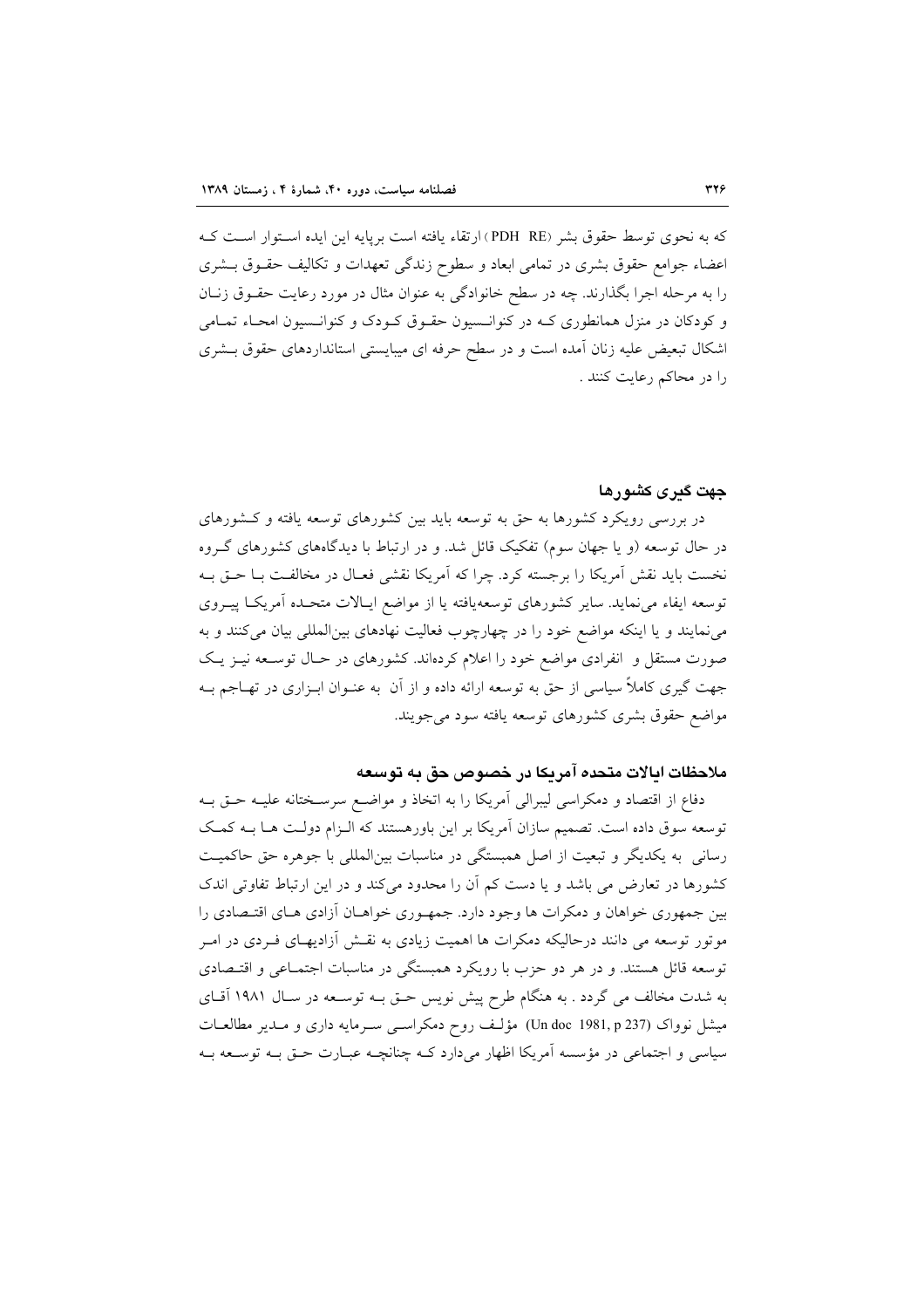اصطلاح منطبق با تجارب و مسیر طی شده توسط آمریکا تبدیل گردد، مفید خواهد بود. او بـه كميسيون تدوين پيش نويس حق به توسعه اظهار ميدارد: "در سال ١٨٨١ هيچ كس صحبت از حق به توسعه نمی کرد با وجود این، آمریکا این شانس و فرصت را داشت کـه توسـعه بیابــد. این امر به این دلیل تحقق پیدا کرده است که ملت آمریکا مـی دانـست کـه مـسئولیت اصـلـی توسعه با خود آنهاست."

هیئت نمایندگی آمریکا در کمیسیون تدوین پیش نویس حق به توسعه اظهـار مـیدارد کـه توسعه به بركت اقتصاد آزاد و تحرك مؤسسات خصوصي رخ داده نه از طريق حق بـه توسـعه ادعایی و هیچ تأسیسی به اندازه تجارت خصوصی زمینه ساز پیشرفت اقتصادی در قرن حاضـر نمیباشد. آقای نوواک به کمیسیون متذکر میشود که کاپیتالیسم موتور توسعه است و از اینـرو كساني راكه سرمايه داري را به لحاظ فـراهم كـردن امكـان انباشـت سـرمايه مـانع راه توسـعه می دانند به شدت مورد سرزنش و انتقاد قرار می دهد و توسـعه را مـشکلی از اشـکال افـزایش سود معرفی کرده و آن را حاصل سرمایهگذاری منطقی، رشد منطقی و موج منطقی رو به جلــو معرفی می کند. این دیدگاه توسط نماینده ایالات متحـده آمریکــا در گــروه کــاری کارشناســان دولتی در سال ۱۹۸۷ مورد حمایت قرار گرفت (Un doc. 1987.p 10) .

یکی از نمایندگان دولت کلینتون در کمیسیون حقوق بشر در سـال ۱۹۹۹ اظهـار کـرد کـه هیئت نمایندگی آمریکا معتقد است که بحث مربوط به حق توسعه باید روی نقش آزادی هــای فردی در شکل گیری توسعه، شفافیت در حکمرانی و نقش مؤثر قانون در ارتقاء طبیعی رشد و سعادت متمرکز گردد. نمایندگان آمریکا به گروه کاری توصیه می کنند که یک مطالعهٔ کامل در خصوص ارتباط تنگاتنگ بین اقتصاد، توسعه اجتمـاعی از یـک طـرف و شناسـایی سراسـری آزادیهای بنیادین و حقوق بشر از طرف دیگر انجام دهند. نمایندگان دولت آمریکا نه تنها طرح حق به توسعه را مفید نمیدانند بلکه آن را پوششی برای نقض گسترده حقـوق بــشر از جانــب کشورهای جهان سوم میدانند مخالفت آمریکا با حق به توسعه در پـنج گـروه قابـل شناسـایی میباشد که عبارتند از: ١– ارتباط حق توسعه با اقتـصاد؛ ٢– حقــوق اجتمــاعی؛ ٣– اَشــفتگی و ابهام در مفهوم حق توسعه؛ ٤- تعارض صلاحيت ها؛ ٥- عدم سازگاري حق توسعه با مقررات سن المللي (Un doc. E/ cna/1999/sr.p 59) .

#### سایر کشورهای توسعه یافته

اکثر کشورهای توسعه یافته که حامی حقوق بشر بوده و بخصوص از تحقق حقوق مدنی و سیاسی حمایت می کنند به طور علنی آشکار با حق به توسعه مخالفت نکـرده ولـی در عمـل سیاست های اقتصادی خود را با الزامات حق به توسعه پیوند نزدهانـد و در برنامــهریــزیهــای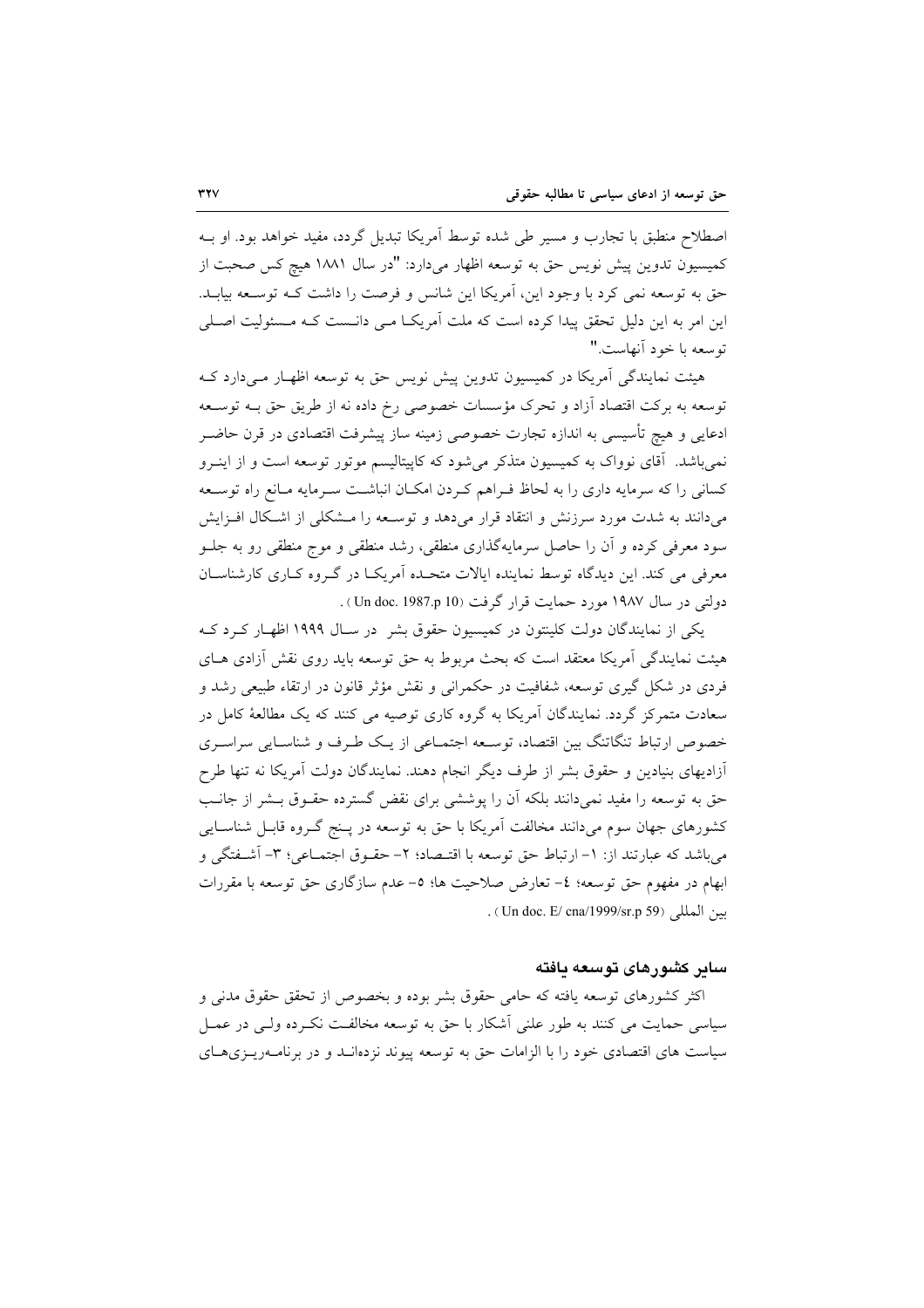اقتصاد داخلی ملاحضات حق به توسعه را منظور نمی نمایند. این کشور بـا گفتمــان حــق بــه توسعه موافق بوده و تحقق أن را پیشرفتی در کلیت حقوق بشر می دانند. با وجود ایـن، تحقـق این حق را یک پروسه طولانی تلقی میکنند و در کوتاه مدت آن را قابل اجرا نمی داننـد و بـه لحاظ نظری به تقویت بحث در نهادهای بین المللی علاقمنـدی نـشان مـی دهنـد. كـشورهای عضو اتحادیه اروپا در این گروه قرار دارند که حق توسعه را فرصتی بـرای تقویـت گفتمـان حقوق بشري بين شمال و جنوب مي دانند.

## کشورهای در حال توسعه گروه هفتاد و هفت

موضوع این کشورها بسیار بحث برانگیز و ضد نقیض می باشد. از یک طرف، این کـشورها با برداشتهای کـشوریهای توسـعه یافتـه از حقـوق مـدنی و سیاسـی، اقتـصادی و اجتمـاعی و فرهنگی موافق نمـی باشـند و از طـرف دیگـر، عـدم حمایـت عملـی از حـق توسـعه توسـط کشورهای توسعه یافته را مورد انتقاد قرار میدهند. به طور کلـی، کـشورهای در حـال توسـعه حق به توسعه را با مباحث توسعه دهه های شصت و مرتبط می دانند و رویکرد حقوق بـشری به بحث حق به توسعه ندارند و این در شرایطی است که همه کشورهای در حـال توسـعه بـه اعلامیه حق به توسـعه رأی مثبـت داده انــد بــا توجــه بــه رأی مخــالف آمریکــا و رأی ممتنــع کشورهای دانمارک فلاند، جمهوری فدرال آلمان ایـسلند، اسـرائیل، ژاپــن، سـوئد و انگلــستان مواضع گیری کشورهای در حال توسعه را بیشتر باید رویک ردی تقـابلی بـا کـشورهای توسـعه یافته ارزیابی کرد تا رویکردی حمایتی؛ چرا که کشورهای در حال توسعه هـیچ اقـدامی عملـی برای اجرائی کردن حق به توسعه اتخاذ کردهاند. در حوزه ی تقویت و ارتقاء نسل اول حقـوق بشر نیز با چالش های زیادی مواجه می باشند و با توجه به یکپارچگی حقـوق بـشر و ارتبـاط تنگاتنگ اجزای آن بدون درک نسل اول و دوم حقوق بشر دفاع از حق به توسعه به عنوان یک بخش مستقل حقوق بشر كمكي به ارتقاء مجموعه حقوق بشر نخواهـد كـرد. بـا وجــود ايــن، کشورهای در حال توسعه بر اجرای حق به توسعه بعنوان بخشی از مطالبات خود از کشورهای توسعه یافته همچنان اصرار میورزند. در سومین جلسه گروه واکـنش سـریع حـق بـه توسـعه تعدادی از کشورهای در حال توسعه به تشریح دیدگاههای خود پرداختند.

کوبا به نمایندگی از جنبش عدم تعهد، اعلام کرد که سران جنبش عـدم تعهـد در اجـلاس هاوانا ( سیتامبر ۲۰۰٦) بر ارتقاء حق توسعه همـسان بـا دیگـر حقـوق بـشر از طریـق تــدوین کنوانسیونی در این زمینه تأکید کردند. هند ضمن تأیید مطالب مطروحه از سوی نماینده جنبش عدم تعهد، بر حصول تنایج مملوس و عینی از جلسه گروه ضربت تأکید کرد. بنگلادش ضـمن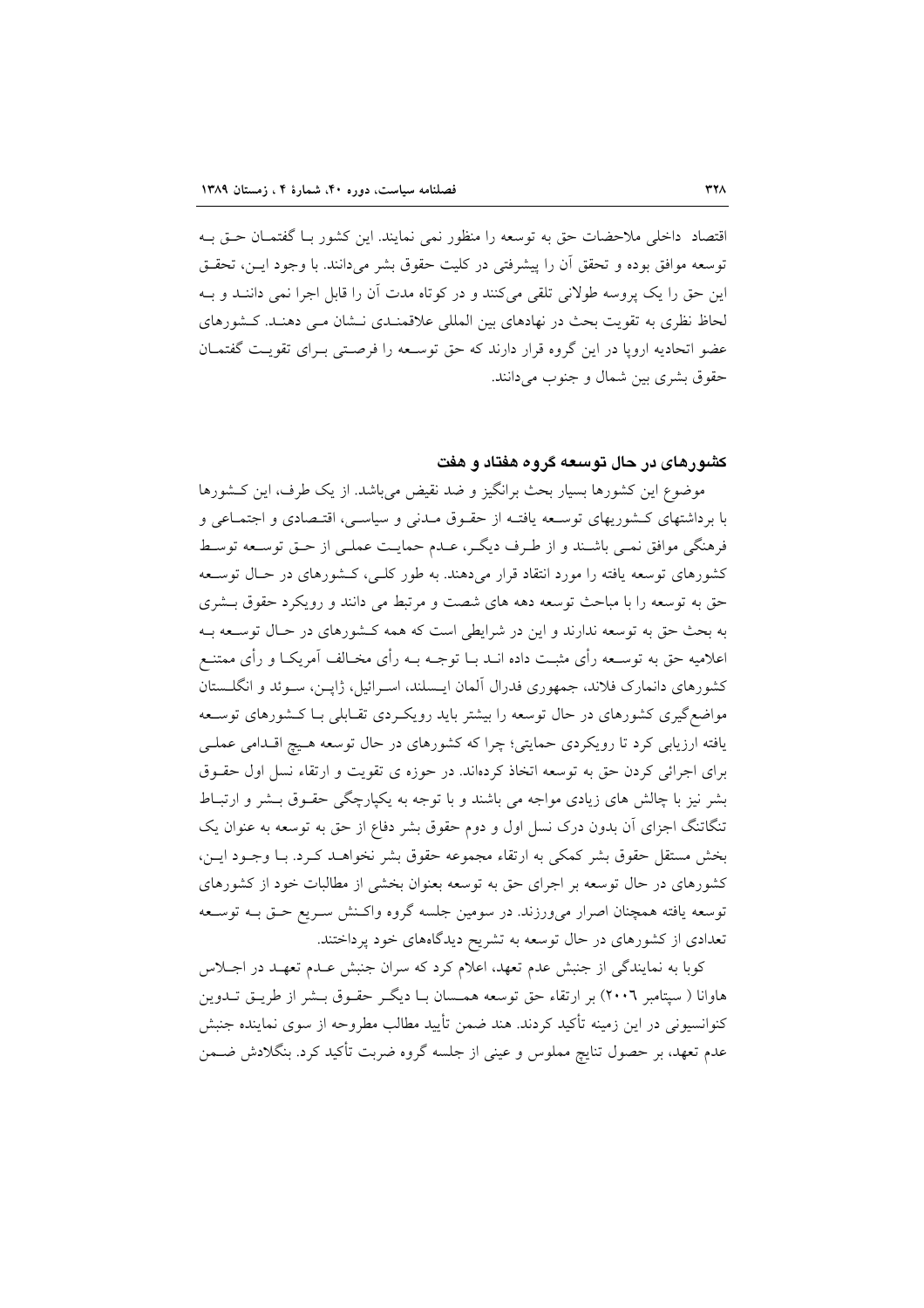حمایت ار فعالیت گروه ضربت و گروه کاری، بر لزوم کـار بـر حــق توســعه و همکـاریهــای بین|لمللی توسعه ای تأکید نمود. اندونزی نیز با ذکر اولویتبندی در راهها و شیوه های ارتقـاء حق توسعه، تدوين سند الزام أور و حقوقي را يكي از شيوه ها اعلام كرد. چين و الجزايـر (بـه نمايندگي از گروه آفريقايي) و آفريقاي جنوبي بر عملياتي کردن حق توسـعه و حـصول نتـايج مملوس در فرآیند بررسی حق توسعه و ضرورت داشتن گفتگوی آزاد و صـریح تأکیــد کردنــد .(UN doc. E/CN.4/2004/23)

مواضع کشورهای در حال توسعه، متأثر از مباحث و گفتمان دهه شصت در آنکتاد اسـت و هیچ ارتباطی به اعلامیه حق به توسعه و جهتگیری کنفرانس وین ۱۹۹۳ در خـصوص حقـوق بشر ندارد. چرا که همانند دهه شصت کشورهای جهان سوم بر مـسئولیت تـاریخی کـشورهای توسعه یافته در کمک بلاعوض به کشورهای در حال توسعه تأکید کرده و هیچ مسئولیتی بــرای خود در عدم هدایت جامعه به سـوی توسـعه قائـل نیـستند. در ایــن رویکــرد وجــود هرگونــه ارتباطی بین رعایت نسل اول و دوم حقوق بشر و توسعه را کیلاً رد مـی کننـد. بـه طـور کلـی مواضع کشورهای در حال توسعه با جهتگیری اعلامیه حق به توسعه فاصـله زیـادی داشـته و با آن سازگار نمیباشد. از این رو به نظر میرسـد کـه دریـافتی واحـد از مفهـوم توسـعه بـین کشورهای توسعه یافته و در حال توسعه وجود ندارد. از نظر کشورهای توسعه یافتـه حــق بــه توسعه در امتداد حقوق نسل اول و دوم قرار داشته و مرتبط با آن حقوق می باشد. در حالیکه از نظر کشورهای در حال توسعه، حق به توسعه پیش شرط تحقق حقوق مدنی و سیاسی بــوده و در زمره مطالبات کشورهای در حال توسعه از کشورهای توسعه یافته قرار دارد. و بدین ترتیب حقی است علیه دولت های توسعه یافته و نه حقی برای مردم در مقابل دولت های ملی .

## شورای حقوق بشر سازمان ملل و حق به توسعه

شورای حقوق بشر از بدو تأسیس خود در سال ۲۰۰٦ به مسأله حق به توسعه توجـه ویــژه مبذول داشته است. شورا در قطعنامه تأسیسی خود حق به توسعه را مورد تأکید قـرار داده و در اجلاس بعدی، موضع شورا در این خصوص مستحکم شـده اسـت. شـورای حقـوق بـشر بـه موجب قطعنامه ٦٠/٢٥١ مجمع عمومي سازمان ملل در ١٥ مارس ٢٠٠٦ تأسـيس گرديــد و در نخستین اجلاس خود ( ۱۲ تا ۳۰ ژوئن) قطعنامهای را در زمینه حق به توسعه تـصویب کـرد و در آن، اعلامیه حق به توسعه در سال ۱۹۸٦ و کنفرانس جهانی حقـوق بـشر در سـال ۱۹۹۳ را دست آوردی مهم برای تحقق حق به توسعه قلمداد کرده و نتایج هفتمین اجلاس گروه کـاری کمیسیون حقوق بشر در زمینه حق به توسعه را مثبت ارزیـابی مـی کنـد و از گـروه کـاری در خواست میکند در سه ماهه اول سال ۲۰۰۷ جلسه پـنج روزه ای برگـزار نمایـد. از کمیــسیون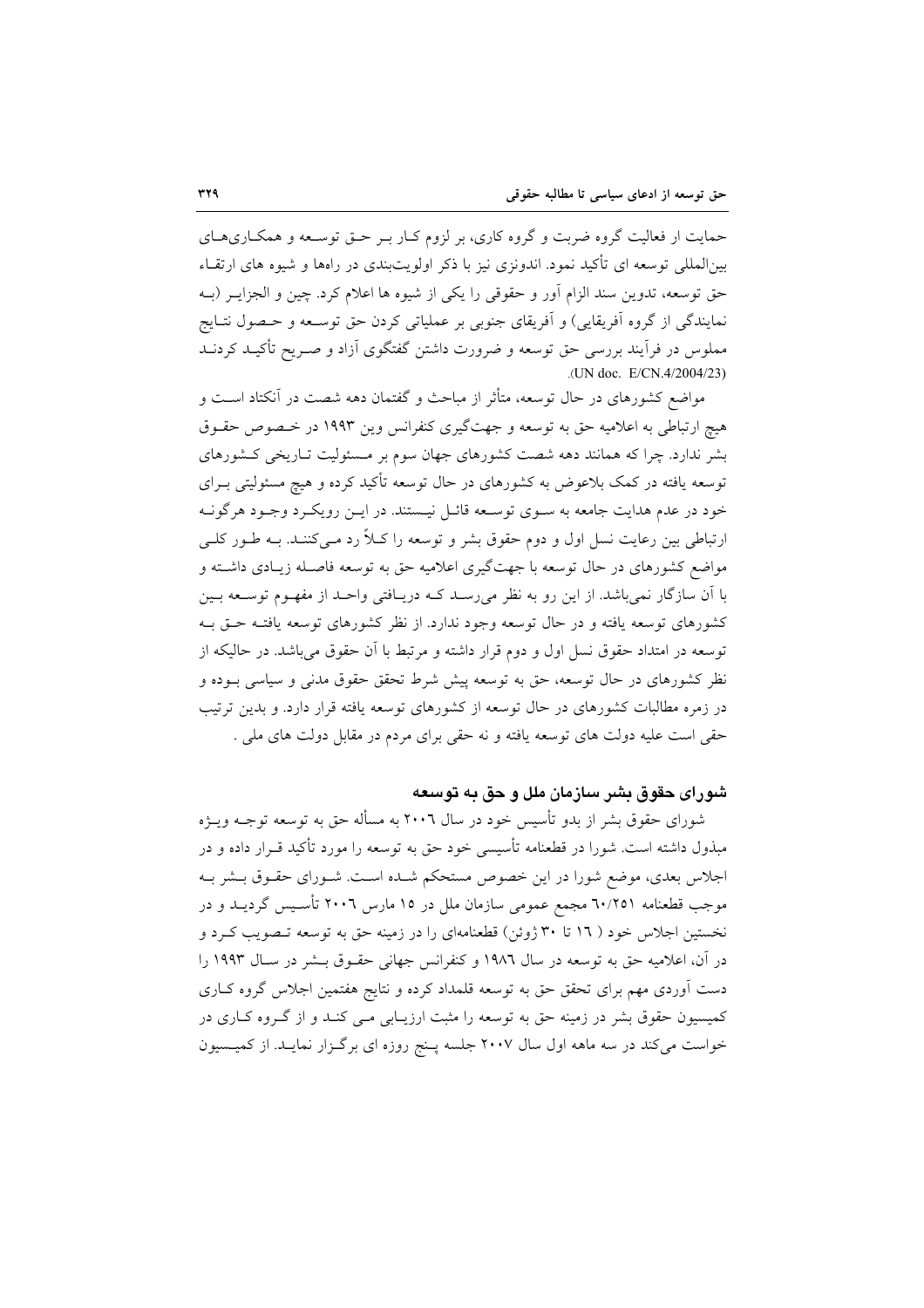فرعي ارتقاء و حمايت از حقوق بشر درخواست مي كند كه فعاليت خود در زمينه پيگيري حــق به توسعه بر اساس رهنمودهای مجمع عمومی و کمیسیون حقوق بــشر بـا رعایـت تـصمیمات متخذه در شورای حقوق بشر ادامه دهد. و بر لزوم مـشارکت فعـال مؤسـسات و برنامــه هــای توسعهای ملل متحد در فرأیند اجرای حق توسعه و نهایتاً تمدید دوره فعالیت گـروه کـاری و گروه ضربت از سوی شورای حقوق بشر برای دو سال ارائه، تأکید کرد.

شورای حقوق بشر در چهارمین اجلاس خود (۱۲–۳۰ مارس ۲۰۰۷) قطعنامه دوم خـود را در خصوص حق توسعه به تصويب رساند. شورا در اين سند با يادآوري قطعنامـه قبلـي خــود (Resolution, A/HRC/1/4/, 30, June 2006) و همه قطعنامه هاي مجمع عمـومي سـازمان ملـل متحد و کمیسیون حقوق بشر در زمینه حق توسعه به ویژه در خصوص نیاز مبرم برای تحقق و واقعیت یافتن حق توسعه برای همه افراد، با اشاره به منشور ملل متحـد و اسـناد مهـم حقـوق بشری و مد نظر قراردادن تلاش های گروه کاری حق توسعه و گروه ضـربت حــق توســعه در راستای تدوین مجموعه ای از ملاک ها برای ارزیابی دوره ای مشارکت جهانی مطرح شـده در اهداف هشت گانه توسعه هزاره:

١- از گزارش اجلاس هشتم گروه کاری حق توسعه استقبال می نماید:

الف: در راستای تضمین اینکه دستور کارش باعث ترویج و پیشبرد توسعه پایدار و اهداف توسعه هزاره شود، عمل نماید و در این زمینه، حول برنامه کاری به منظور ارتقاء حـق توسـعه، مندرج در بندهای ٥ و ١٠ اعلامیه و برنامه اقدام وین، در کنار دیگر حقوق و آزادیهای بنیـادین بشر، موافقت می نماید:

ب: نقشه راه (برنامه عملیاتی) مندرج در بندهای ٥٢ تا ٥٤ گزارش اجـلاس هــشتم گــروه کاری حق توسعه، در زمینه تضمین مـلاک هـای ارزیـابی دوره ای مـشارکت جهـانی اهــداف توسعه هزاره، را تأیید می نماید:

ج: ملاک های یاد شده بایــستی بــه نحــو مقتــضی در راســتای تــشریح جــامع و همگــون استانداردهای اجرای حق توسعه مورد بهره برداری قرار گیرند:

د: به منظور تکمیل عبارات فـوق، گـروه کـاری اقـدامات لازم را بـرای تـضمین احتـرام و بکارگیری عملی استانداردهای یاد شده در اشکال مختلف اتخاذ خواهد کرد، از جملـه، اصـول راهنمای اجرای حق توسعه، حرکت به سمت مبنایی برای بررسی هنجار حقوقی بین المللی بـا ماهيت الزام أور از طريق فرايندي جامع؛

ه: مأموریت گروه کاری حق توسعه را برای دو سال تجدید می نماید و گـروه کـاری بایــد اجلاس های سالانه را برگزار نموده و گزارشهایش را به شورا تقدیم کند؛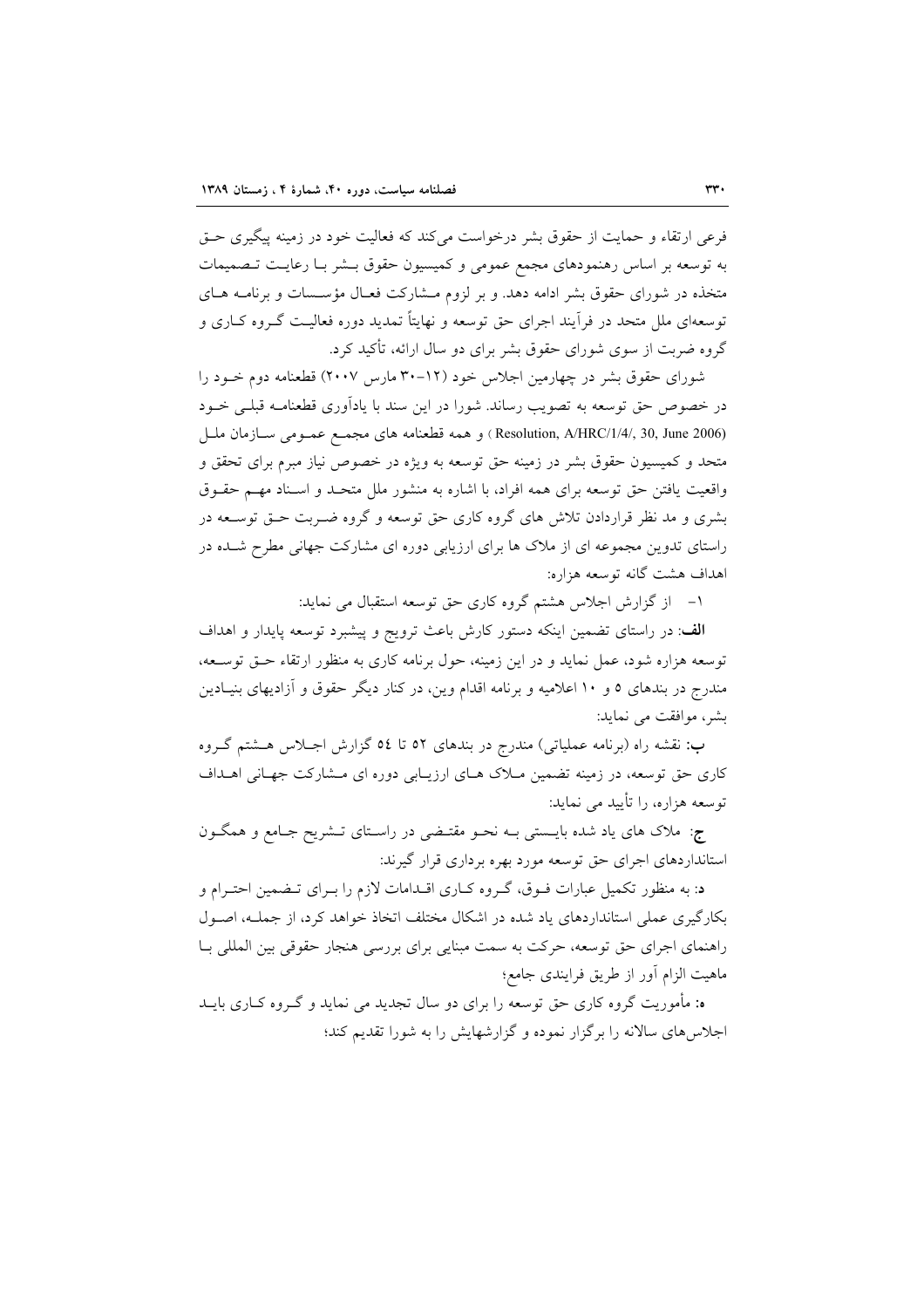و: همچنین مأموریت گروه ضربت اجرای حق به توسعه را برای دوسال تمدید مـی کنـد و گروه ضربت نیز نشستهای سالانه خود را برگزار نموده و گزارشهای آن را بـه گـروه کـاری ارائه خواهد کرد:

ز: از دفتر کمیساریای عالی حقوق بشر درخواست می نماید که به منظور اجـرای قطعنامـه حاضر؛ همه اقدامات لازم را بعمل آورده و منابع مالی را تخصیص دهد؛

۲– تصمیم میگیرید فرأینـد اجـرای ایـن قطعنامـه را بعنـوان یکـی از اولویـتهـای در اجلاس های آینده مورد بازنگری و بررسی قرار دهد.

#### نهادي بين المللي و حق به توسعه

سازمان ملل و نهادهای وابسته به آن نقشی تعیینکننده در شناساندن حق به توسعه، شـفاف سازی مفهوم آن، به عهده گرفته است. مجمع عمومی با تصویب قطعنامه حق بـه توســعه راه را برای ورود حق به توسعه به مجموعه حقوق موضوعه باز کرده است. مجمع عمـومی همچنـین در سال ۱۹۹۳ کمیساریای عالی حقوق بشر دستور میدهد تـا نقـشی مهـم در تحقـق حـق بـه توسعه ایفاء نماید. کمیسیون حقوق بشر طی قطعنامهای در دوم مارس ۱۹۷۹ حق توسعه را بـه عنوان یکی از موضوعات حقوق بشری به رسمیت مـی شناسـد. کمیـسیون حقـوق بـشر طـی قطعنامه شماره ٣٦ در اجلاس سی و هفتم یک گروه کاری برای بررسی حق به توسعه را ایجاد می کند. در سال ۱۹۹۳ نیز کمیسیون حقوق بشر یک گروه کاری برای ارزیابی مفهوم توسعه را بوجود می[ورد. کمیسیون حقوق بشر طی قطعنامه شماره ۱۹۹۸/۷۲ خود از کمیـساریای عــالـی حقوق بشر سازمان ملل متحد می خواهد تا هرساله گزارشی در خصوص حق به توسعه به این كميسيون ارائه دهد. مجمع عمومي سازمان ملل در جهت ارتقـاء حقـوق بــشر در ٢٢ دســامبر ۱۹۹۵ قطعنامه ای را با عنوان حق توسعه تـصویب کـرد (A/RES/50/1995 ) . در ایـن قطعنامـه بهطور روشن ارتباط حق توسعه با ابعاد ديگر حقوق بشر نشان داده شده است.

سازمان ملل همچنین اقدام به گروه کاری حق به توسعه کرده است. ایــن گــروه کــاری بــه موجب قطعنامه شماره ١٩٩٨/٧٢ حقوق بشر تشكيل شده است. به درخواست كميسيون حقوق بشر و بر پایه قطعنامه ۲۰۰۵/۶، گروه کاری مکلف شده است تا اهداف هزاره را در خـصوص مشارکت جهانی برای توسعه را بررسی کند. تشکیل نیروی عالی رتبـه بـرای اجـرای حـق بـه توسعه نيز از جمله تلاش هاي سازمان ملل براي تحقق حق به توسعه مي باشد. برنامه توسـعه سازمان ملل متحد (UNDP) نیز به حق توسعه علاقمندی نشان داده است. و نماینده این نهاد در جلسات کاری حق توسعه مشارکت می نماید. این نهاد حق توسعه را بخشی از خانواده حقوق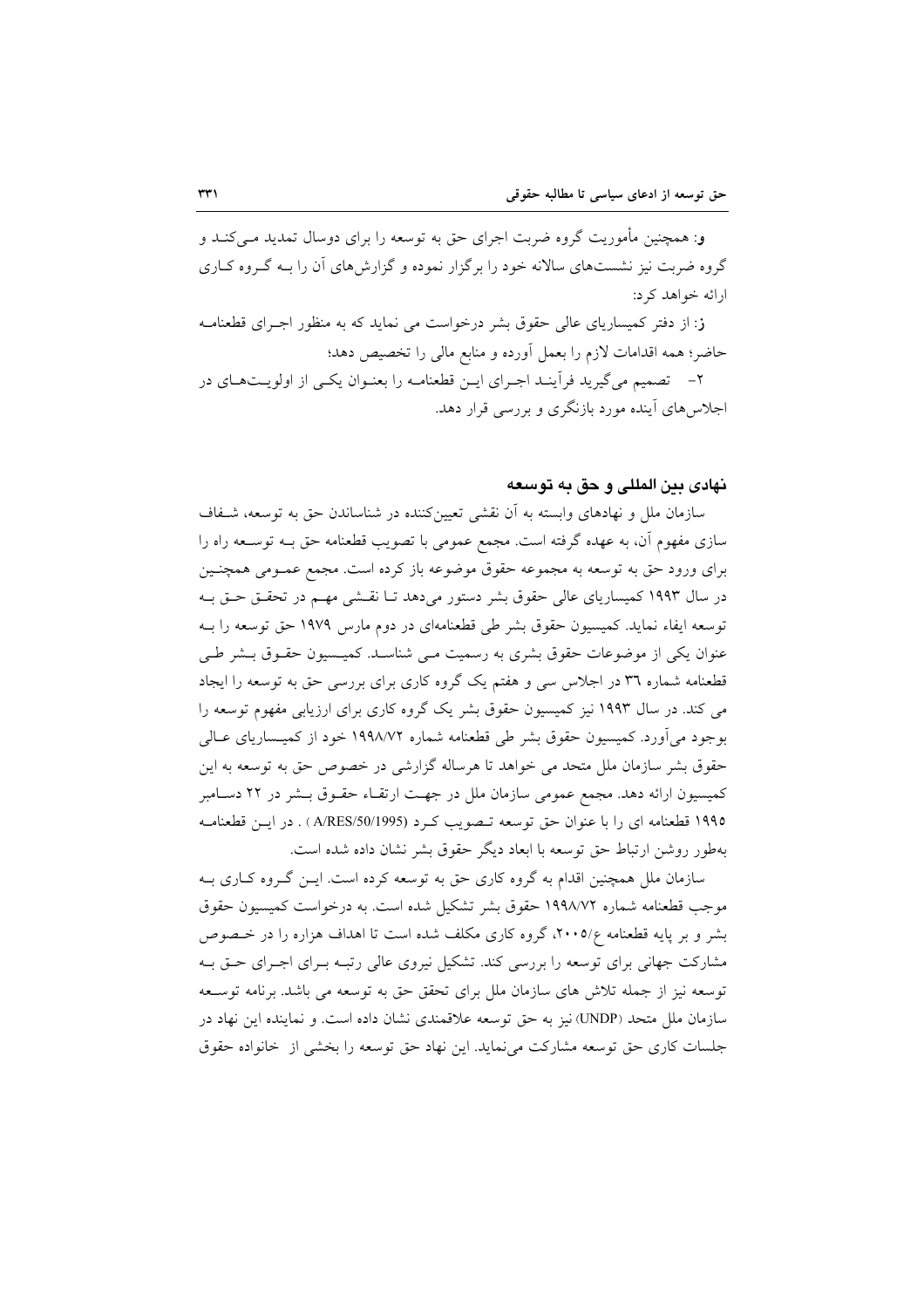بشر قلمداد کرده و به قاعدهمندی بیشتر حق توسعه در قالب حقــوق بــشر تأکیــد مــیiمایــد و ارتقاء سطح مشاركت و همكاري در سطح ملي و بـين|لمللـي را از لـوازم تحقـق آن مـيدانـد . (A/HRC/& WC.2/TF/2-2008)

با وجود اين، اين نهاد هيچ برنامهٔ مشخص در ارتباط با حـق توسـعه نداشـته و جـز ابـراز علاقمندی به این موضوع، اقدامی در کارنامه خود ثبت کرده است. کنفرانس سازمان ملل بـرای توسعه و تجارت ( آنکتاد) نیز همانند (UNDP) به حق توسعه علاقمندی نـشان داده و نماینــده این نهاد نیز در جلسات مربوط به حق توسعه شرکت کرده و از فعالیت های نیروی عالی رتبـه حق توسعه حمايت مي كند (Ibid) .

سازمان علمی، فرهنگی،آموزشی سازمان ملل متحد ( یونسکو) نیز در ترویج مفاهیم حقوق بشری و ترویج فرهنگ صلح در بعد علمـی و اَموزشـی اَن گــام هــایی مفیــد برداشــته اســت. یونسکو در چهارچوب برنامه هایی چون آموزش برای همه، علم در خـدمت توســعه، توســعه فرهنگی، ارتباطات، اطلاع رسانی و انفورماتیک،صلح مثبت و پایدار به فرآینـد درک صـحیح از مفهوم جامع و فراگیر از حقوق بشر یاری رسانده است.

میان سازمان های تخصصی سازمان ملل، بانک جهانی و صندوق بین المللی پـول ارتبـاطی بیشتر با توسعه دارند. بانک جهانی همواره در جلسات گروههای کاری حق به توسـعه سـازمان ملل مشارکت می کند ولی موضعی مشخص در ارتباط با حق توسعه اتخاذ نمی کنـد. در یکـی از این جلسات نماینده بانک جهانی تصریح می کنـد کـه ایـن بانـک هـیچ موضـع رسـمی در خصوص حق توسعه نداشـته و از معیارهـای حــق توســعه حمایــت کـرده و از توســعه روبــه پیشرفت این معیارها در راستای عملیاتی کردن آن استقبال میکند و اصول اساسی حق توسعه را مورد تأیید قرار میدهد. بانک همچنین به انجام پروژههای تحقیقاتی در زمینه حقوق بشر در قالب فعالیتهای سازمان همکاری، اقتصادی و توسعه میباشد. در سال های اخیر بانک جهانی با انتقادهای زیاد در خصوص لحـاظ نکـردن ملاحظـات حقـوق بـشری در اعطـای وام بـرای پروژههای خود مواجه بوده است از جمله: در پروژه سد سردار سرور، پروژه خـط لولـه چـاد، كامرون (57 و- Armenia urban heating strategy, 1998 -p) صندوق بين المللبي يـول نيـز از جملـه نهادهاي بين المللي است كه وظايف ذاتي آن با امر توسعه مرتبط مي باشد. صندوق بين|لمللـي پول هیچ رسالت و مأموریتی برای فراهم کـردن زمینــههــای تحقــق حــق بــه توســعه نــدارد و همکاری دولتها را در چهارچوب اساسنامه خود تحقق می بخشد. و با مقولات حقوق بـشری به صورت مستقیم مرتبط نمی باشد.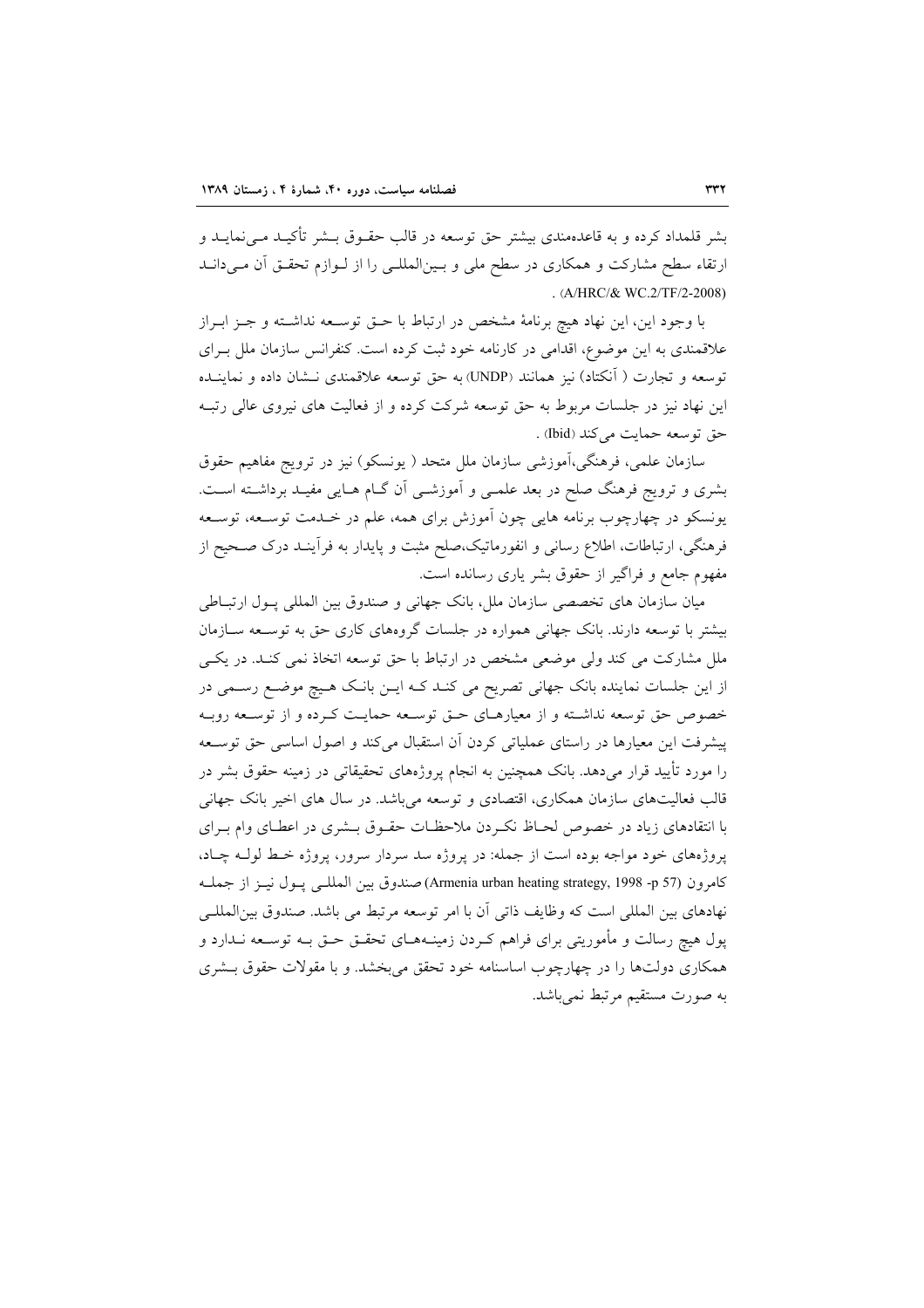نتىجە

تلاش خانواده سازمان ملل در گنجاندن حق بـه توسـعه در مجموعـه حقـوق بـشر، اعتبـار بسیار به گفتمان حق به توسعه بخشیده است. در این راستا، نقش اعلامیه حق به توسـعه ١٩٨٦ در شناساندن حق به توسعه بسیار با اهمیت می باشد. کنفرانس های متعدد سازمان ملـل متحـد، از جمله اجلاس وین ۱۹۹۳ نیز در ابهام زدایی سند ایـن مفهـوم سـودمند بـوده اسـت. توجـه کمیسیون حقوق بشر و شورای حقوق بشر به موضوع حق به توسـعه بـه یکـی از موضـوعات حقوق بشري مؤثر بوده است. با وجود اين، حق به توسعه بنا به ماهيت خـود بـه راحتـي نمـي تواند در کنار نسل اول و دوم حقوق بـشر قرارگیـرد. مطالبـات فـرد از دولـت در نـسل اول مشخص بوده و محدوده پاسخگویی و مسئولیت دولتها در قبال ادعای نقض حقوق افراد بـه لحاظ حقوقی شفاف می باشد. تکلیف دولت در این حــوزه عمــدتاً شــامل تــرک فعــل بــوده و دولتها با احترام به حقوق مدنی و سیاسی امکان رشد اجتماعی افـراد را فـراهم مـی کنـد. در نسل دوم نیز که تعهدات دولت ها از نوع ایجابی می باشد. تعهدات دولت ها به عنوان تعهد به وسیله محسوب شده و مطالبات فرد در حد امکانات و منابع دولت قابل طرح بوده و دولت در حد توان خود و بدون قید زمان در قبال شهروندان مسئول می باشد. از اینرو رابطه حقوقی بین دولت بعنوان مخاطب ادعاهای افراد با دارنده حق مشخص می باشد. ولبی در خـصوص حـق توسعه به صورتی که طرح شده مناسبات حقـوقی مشخـصی بـین مخاطـب ادعـا (دولـت) و ذي حق (شهروند) روشن نمي باشد. تكليف مشخص دولت كه نقـض آن مـسئوليت آور باشــد مشخص نشده است و از این جهت حق توسعه مستقل از نسل اول و دوم بـه سـختی قابلیـت اجرايي دارد. و بهتر است در ارتباط با نسل اول و دوم و مكمل حقوق مدني، حقوق اجتمـاعي و اقتصادی مورد توجه قرار گیرد. مثلاً در رابطه حق دسترسی به آمـوزش، بهداشـت، مــسکن. غذا و اشتغال و غيره. به عنوان الزامات حق حيات، حق توسعه به عنوان مقدمه و نتيجه اعمـال این حقوق مورد بحث قرار گیرد. به طور کلی حق توسعه به طـور ذاتـی و درونـی بــا تمــامی مصادیق نسل اول و دوم پیوند ناگسستنی دارد و طرح آن به صورت مستقل با ماهیت متفــاوت از نسل اول و دوم نتیجه مورد نظر را بدست نخواهد داد. از این رو، معرفی این حتی بیصورت مستقل از حقوق نسل اول و دوم حقوق بشر به روند اجرائی شــدن آن کمــک نخواهــد کــرد و بیشتر به صورت یک ادعای سیاسی ظاهر می شود.

منابع و ماخذ:

الف. خارجي:

<sup>1.</sup> Adnreassen, Bard A. and Marks Stephen p. (eds) Development as a Human Right: legal, political and economic, Dimensions, Cambridge/ Massachusetts, Harvard university press, 2006.